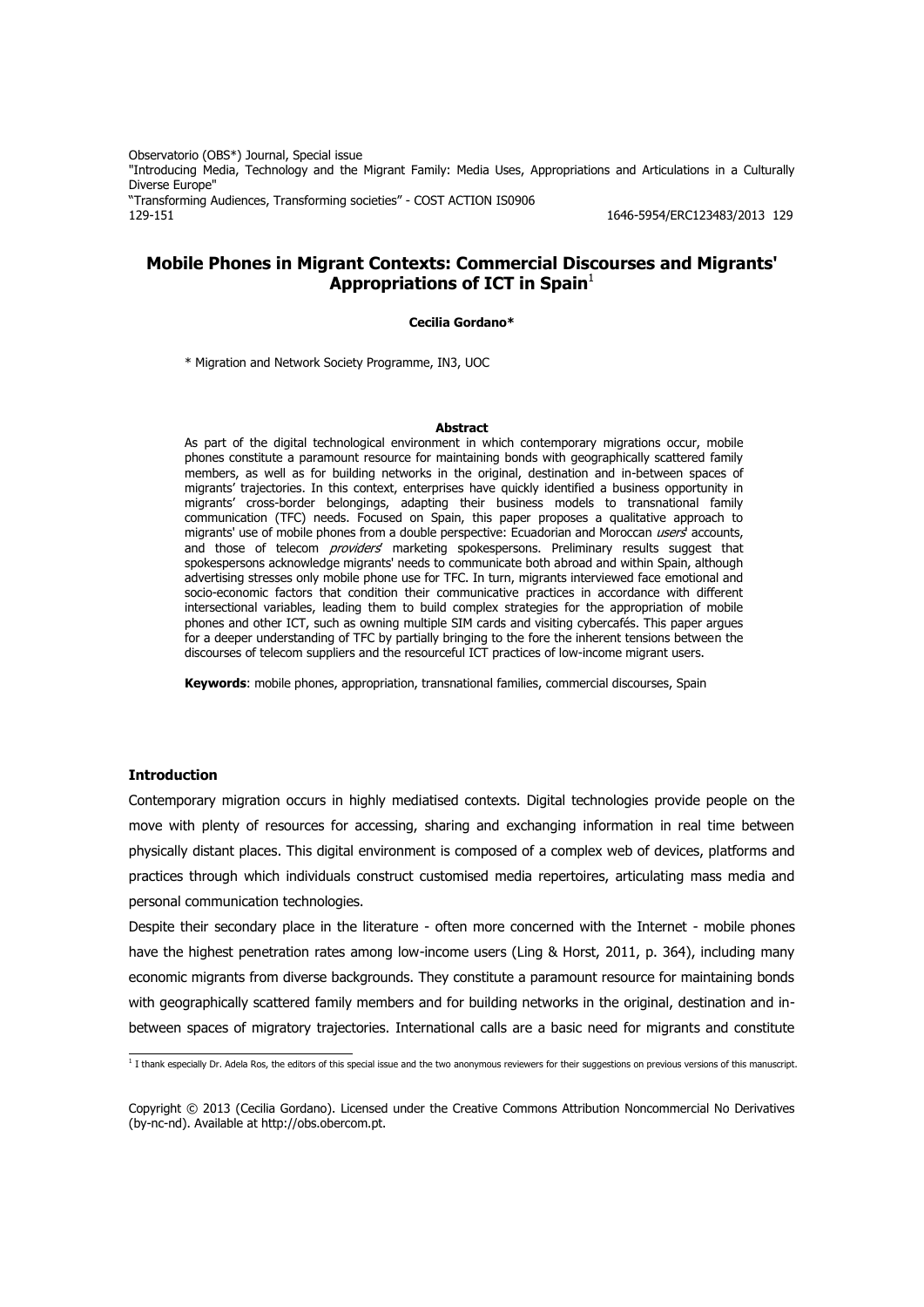one kind of cross-border practice or, as Vertovec called it, "transnationalism via telecommunication" (Vertovec, 2009, p. 56). Without ignoring the multiple media at play in migrants' "communicative connectivity" (Hepp, Bozdag & Suna, 2012, p. 173), this paper focuses on mobile phones in migratory contexts. Moreover, it argues that it is worth analysing this from a double perspective: that of low-income migrants and of mobile network providers, since actors in both these groups are part of global interconnection, although at different levels and driven by contrasting rationales, interests and purposes.

Contemporary trends in the movement of labour and capital (e.g. flexibilisation and delocalisation of production) have resulted in both people and corporations "seeking comparative advantage by crossing national borders" (Bryceson & Vuorela, 2002, p. 3). This has impacted on most spheres of life, including the family, whose traditional arrangements have been reconfigured. Indeed, it has become more common to move in search of better opportunities and to build a family life across national borders and geographical distances. In this scenario, digital technologies have become a cherished resource for transnational family communication (henceforth TFC), a basic need for both migrants and non-migrants to provide care at a distance, together with other resources such as visiting and financial support (Baldassar, 2007; Merla, 2010).

The flip side of this kind of "transnationalism from below" (Guarnizo & Smith, 1998), is composed of the configuration of corporations and states as powerful nodes which define who, how and at what cost it is possible to be part of the global circulation of material and symbolic resources. In particular, the telecommunication sector has become an essential cog in the wheel of contemporary globalisation as the infrastructure of the "space of flows", where interaction and exchange no longer depends on "geographical contiguity" (Castells, 1996, p.453). However, not much research has included first-hand data on the way in which telecom service providers conceptualise TFC and target migrant customers, or on how low-income migrants have managed to appropriate telecom services despite economic and cultural difficulties.

The relevance of this approach echoes two longstanding concerns within the social sciences and the humanities. Firstly, it relates to the tensions between *agency* - or the individual capacity to adapt to diverse contextual situations according to personal interests and possibilities - and *structure*, the diverse contextual situations shaped by institutional arrangements that frame social organisations. Secondly, and in close relationship to this, it addresses the underlying but evident contradictions of a neoliberal system that since the 1980s has dismantled welfare states, transferring the provision of basic services to market entities and the responsibility for well-being to individuals (Harvey, 2005), conceived of as rationale actors with full agency and unaffected by structural inequalities.

Migrants' quick adoption of mobile phones has attracted the attention of enterprises which have created new business models around the specificities of ethnic minorities consumers, setting the costs and benefits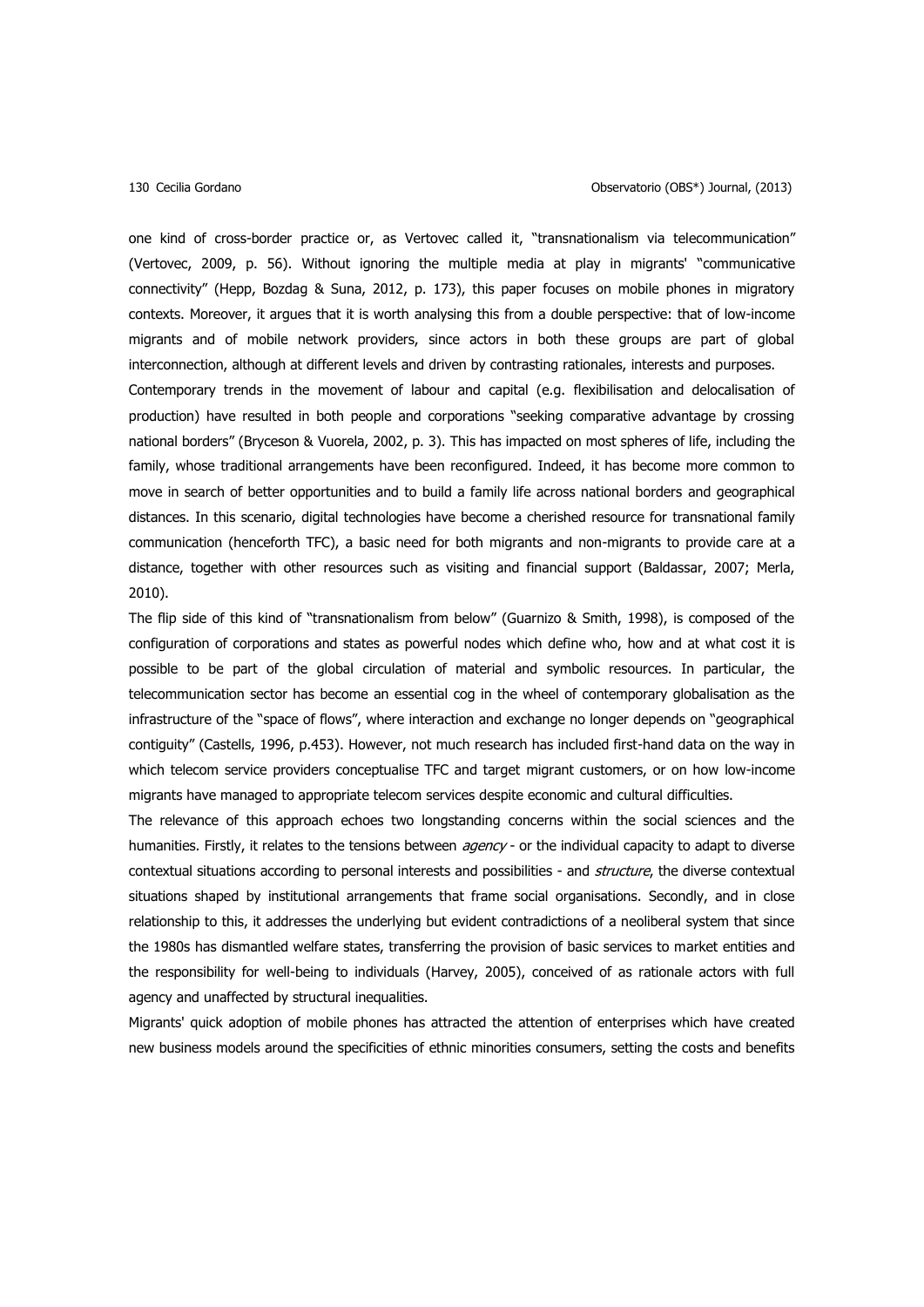of connectivity practices. They have also visualised these through advertising in aestheticised versions of what Diminescu (2008) has called "the connected migrant". These commercial discourses `speak´ to and about migrants and transnational families in very particular ways and constitute rich sites for analysing a new imagery of "transmigrants" (Schiller, Basch & Blanc, 1995) in multicultural Europe.

But how do migrants really use and appropriate mobile phones in relation to other media? Do their daily practices of TFC fit with the roles promoted by the telecom market? What factors promote or inhibit their user behaviours?

This paper aims to answer, at least partially, these complex research questions, following a structure composed of five sections. The first offers a brief overview of the interdisciplinary literature on migrants and mobile phones that has informed the current research, including the contributions of TFC Studies, Cultural Studies and ICT for Development (ICT4D). The second section focuses on the methodological approach, describing the sampling process and content of the qualitative interviews conducted with the spokespersons of five mobile network operators and with 28 migrants of Ecuadorian or Moroccan origin in Spain. The third and fourth sections of the paper present the main issues that emerged from the qualitative analysis of both commercial and migrants<sup>'</sup> perspectives. The final section summarises the main findings and hopes to offer some insights for future research.

### **Theoretical Approaches to the Study of Migrants and Mobile Phones**

In 2006, Australian media scholar Gerard Goggin proposed some clues to the need to develop a line of research on mobile phone use that took culture (in its broad sense) seriously. The Cultural Studies approach to mobile phones would contribute to understanding different users´ practices and profiles in accordance with their location within broader power structures organised across the lines of intersectional variables such as age, income, gender and ethnicity, to name but a few. One focus might consider how mobile phones are used differently "in and across cultures" (Goggin, 2008, p. 356), including national cultures, and "mobiles´ role in connecting diasporic communities" (Goggin, 2008, p. 357).

Some research conducted by sociologists and anthropologists, as well as media scholars, has focused on the role that mobile phones have played in very different migratory experiences, such as those of rural Jamaicans (Horst, 2006; Horst & Miller, 2006), overseas Filipinos (Paragas, 2009; Uy-Tioco, 2007) and regional migrants within China (Chu & Yang, 2006; Law & Peng, 2008; Qiu, 2009; Cartier, Castells & Qiu, 2005; Wallis, 2011), to mention but a few. On the one hand, this literature is extremely useful for understanding migrants' and non-migrants' distinctive appropriations of mobile phones as low-income users whose practices are heavily dependent on restricted budgets, but also deeply shaped by emotional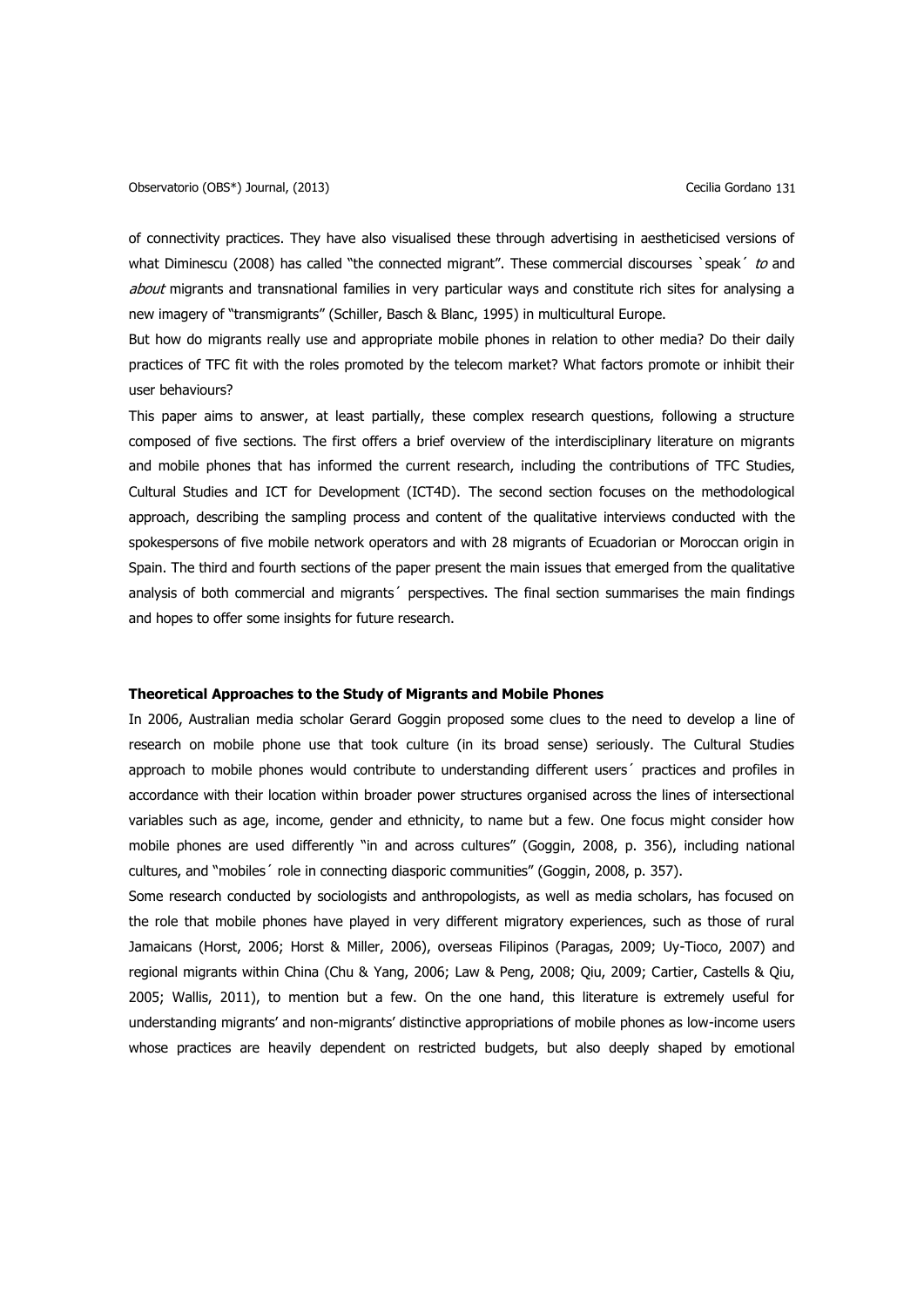priorities of communicating at a distance. On the other hand, part of this research has tended to isolate mobile phones from wider media environments and their relation with other communication devices, a drawback that the current work aims to overcome by including information on wider media use.

A more holistic approach to the multiple resources that people use to communicate across borders has been offered by some research focusing on transnational families (Baldassar, 2007; Madianou & Miller, 2012; Mahler, 2001; Panagakos & Horst, 2006; Wilding, 2006; Parreñas, 2005 and elsewhere). These pieces of work are based on rich qualitative analysis of the complexities involved in the management of family relationships at a distance, offering nuanced accounts of how ICT has facilitated the maintenance of emotional ties and at the same time created new difficulties and asymmetries between those family members who have the skills and resources to be actively engaged in transnational communication practices and those who do not. In this sense, paradoxical feelings arise within people's experience of communication at a distance, for instance when a sense of closeness achieved through regular contact reveals itself as a fiction.

A transversal issue in the burgeoning literature on mobile phone use is *appropriation*: a process in which people play active roles in shaping technologies, since it "involves evaluation by users as they encounter, adopt and adapt, then integrate a technology into their everyday practices" (Carroll, Howard, Peck & Murphy, 2007, p. 39). For the purposes of the current paper, it is worth mentioning two different but complementary uptakes of appropriation theories: one related to meaning-making and metacommunication; the other related to low-cost practices of communication. The former is embedded in Cultural Studies and involves different levels of communication concerning mobile phones, namely an interpersonal level, where peers talk about their mobile devices, and a mass-mediated level, where the industry plays an important role through "direct publicity or more subtle measures such as product placement or the sponsoring of role models who may influence users" (Wirth, Von Pape & Karnowski, 2008, p. 604).

The latter level has been theorised in contexts where economic constraints have strongly influenced the way people access and use new technologies. Recent fieldwork with regional migrants in China, for example, has inspired conceptualisations such as "the information have-less" (Cartier, Castells & Qiu, 2005) and "the working-class network society" (Qiu, 2009), which have taken class stratification in combination with the migratory variable as an explanatory framing of users´ practices of connectivity. Thus low-end ICT, such as cybercafés, prepaid services and cheap devices like Little Smart, were found to be very popular among Chinese regional migrants (Cartier, Castells & Qiu, 2005) as well as among other lowincome ICT users in various regions of the world differently connected to the so called "network society" (Castells, 1996).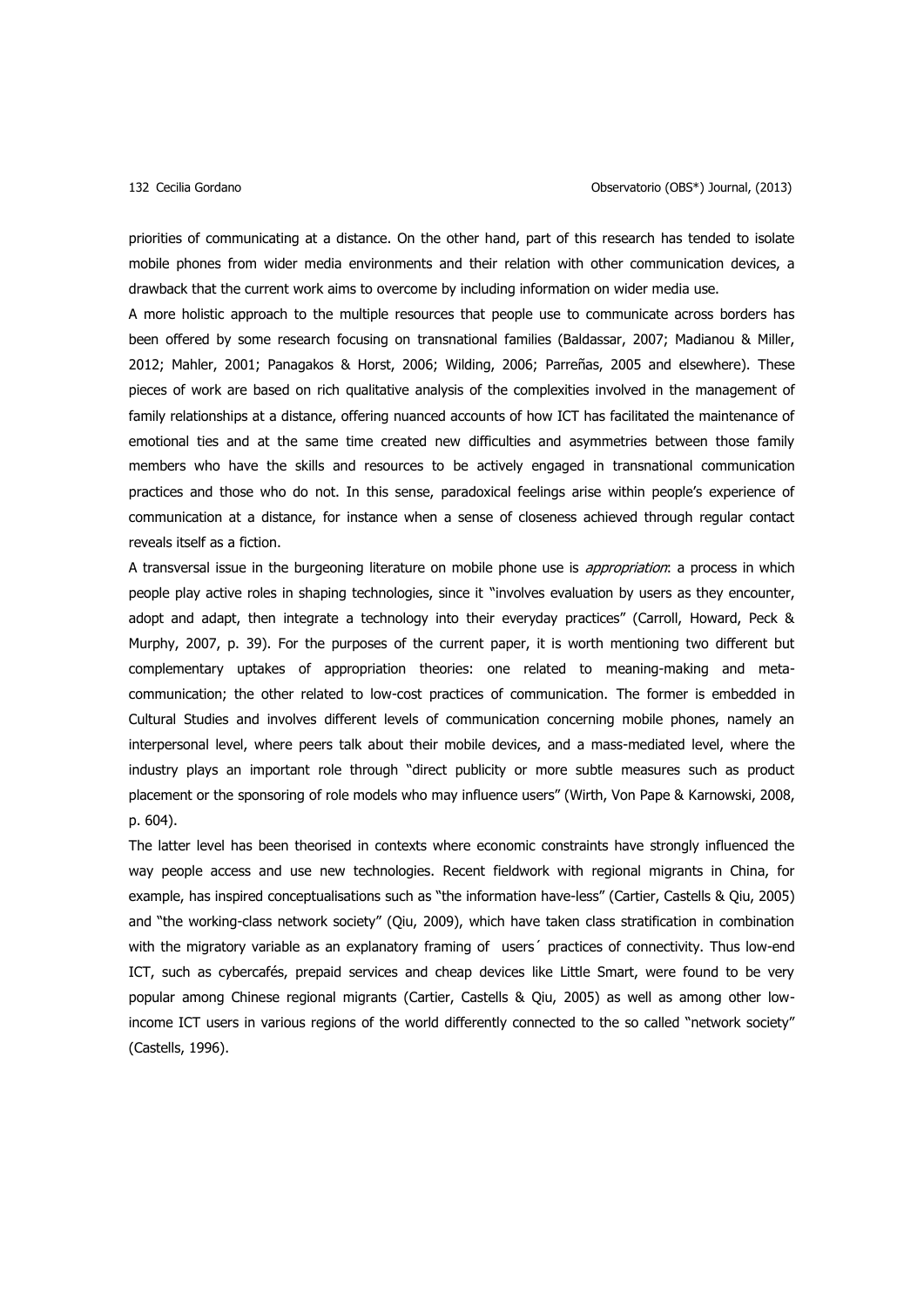Research framed by ICT4D has shown innovative ways of combining and re-assembling different devices, platforms and points of access. In Ghana, Sey (2009) has shown how people have created "low-cost modes of communication around voice calls, missed calls, late night calls, scratch cards, electronic airtime transfers, and payphones" (2009, p. 143). In Latin America, people have also developed their own strategies, as shown by Bar, Pisani and Weber (2007) and Galperin and Molinari (2007). Although these cases are not migrant-focused, they refer to similar appropriation processes developed among different profiles of lowincome users which proved helpful in reading the outcomes of the interviews presented in Section 4 of this paper.

#### **Methodological approach**

As shown in the previous section, the current paper is basically interdisciplinary and takes a socioconstructivist epistemological stance (Schwandt, 2000; Denzin & Lincoln, 2000). This considers social reality as both embedded and embodied, that is, located in specific historical contexts and produced or constructed by particular actors who make sense of their practices according to the different locations they occupy in a given society (Berger & Luckmann, 1967). In this sense, considering diverse perspectives may enrich our understanding through the acknowledgement of both convergent and divergent interpretations of reality.

The two main perspectives of this paper on migrants and mobile phones were collected through qualitative interviews held in 2011: the commercial discourses of telecom providers operating in Spain, and specific migrants' accounts as users of telecom services. The former are based on focused interviews with the spokespersons of five telecom corporations which sought to obtain first-hand data from the local representatives of global corporations, exploring issues related to the particularities of immigrants as customers of telecom services and the commercial strategies best suited to knowing and attracting these customers. The latter were collected through 28 semi-structured interviews<sup>2</sup> with people of Ecuadorian and Moroccan origin living in Catalonia,<sup>3</sup> Spain. These are currently the two most numerous groups of non-European national origin in Spain and Catalonia (INE, 2011a).

Migrants' profiles in Spain differ greatly from those in Northern Europe and share the trends identified in other Southern European countries: they "come from a much greater variety of countries, are highly mobile geographically and are often undocumented and employed in the informal sector" (Zontini, 2010, p.3).

<sup>&</sup>lt;sup>2</sup> The interviews were part of two research projects carried out within the Migration and Network Society Program, IN3-UOC: *Immigrant women in the Catalan* network society, supported by L'Institut Català de les Dones (Catalan Institute for Women), and E-administration and immigration in Catalonia, supported by

Generalitat de Catalunya (the Catalan Government)<br><sup>3</sup> Catalonia is located in the north-east of the Iberian Peninsula and is one of the 17 autonomous communities that constitute the Spanish territory. These are the<br>first-l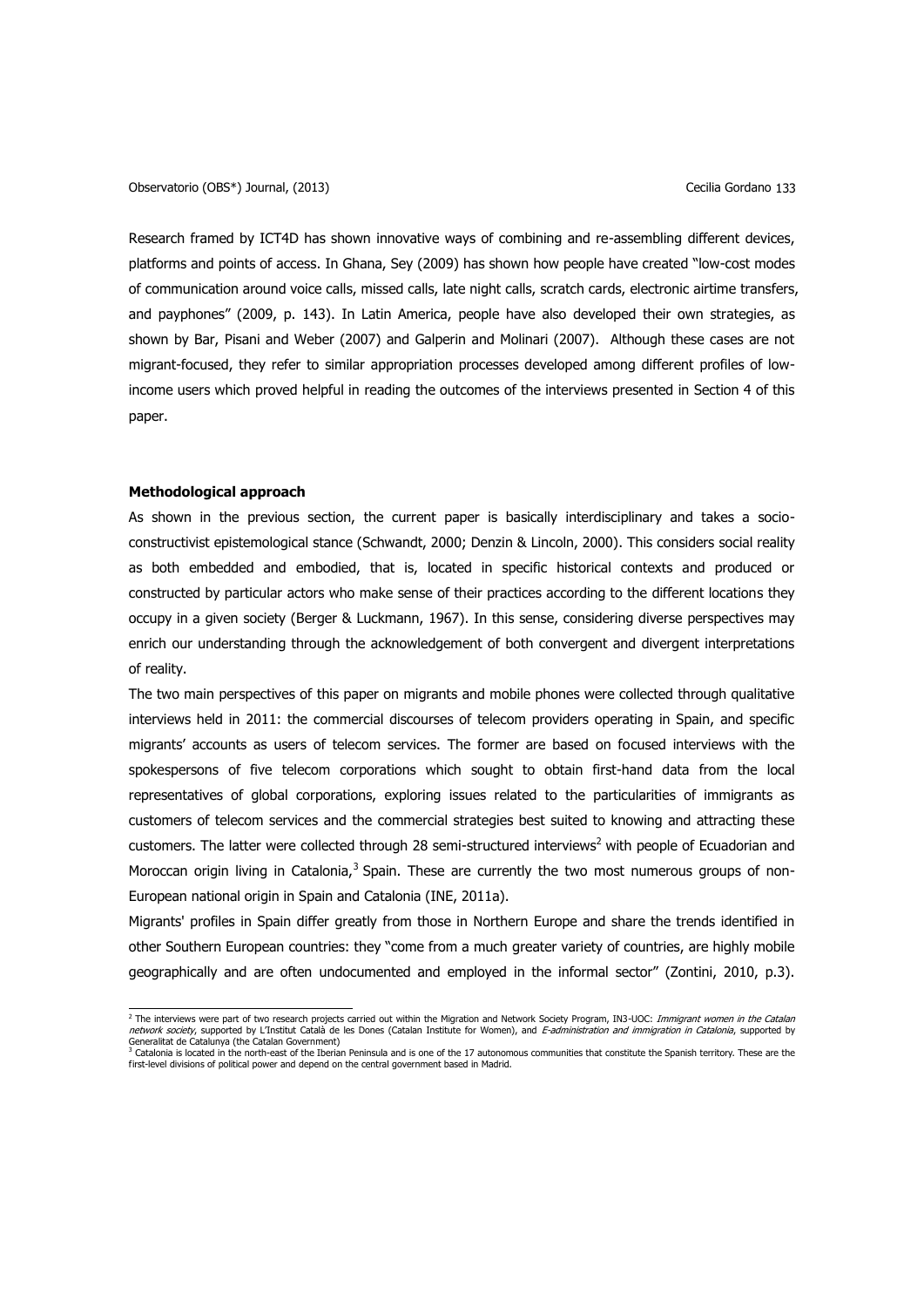Such characteristics are typical of so-called migrant workers, people of non-European origin whose main motivation to migrate has been to improve their living conditions, be this as part of an individual or a family project.

The sample of migrant interviewees was composed of 15 Ecuadorians (nine women and six men) and 13 Moroccans (six men and seven women), aged between 18 and 50, with different educational levels, ranging from primary education to university studies. They were contacted in the two Catalonian cities with the highest density of population of each national origin: Moroccans in Reus and Ecuadorians in L´Hospitalet.

I first contacted people through migrant associations and training centres, and followed this by snowball sampling. All the interviewees had arrived in Catalonia between 1996 and 2011, and this had been their first and only destination, mainly due to family reunification or job search. Most of the interviewees were working in low-skilled jobs such as domestic workers or in the construction sector, or unemployed, except from two young girls who had started university studies. All interviewees had at least one close relative abroad with whom they communicated regularly through various personal media.

The interviews covered issues related to ICT access, uses and appropriation strategies, including specific questions on the economic and emotional implications of both national and international communication.

The Spanish context provides an interesting setting for research on ICT and migration, since two important processes converged at the turn of the last century: first, the introduction and expansion of ICT; second, the increase in and consolidation of international immigrant flows that have settled in the country, radically changing the demographic landscape of Spanish society (Fundación Orange, 2010). Moreover, during this same period, the Spanish mobile networks market was officially opened to private operators, resulting in a competitive sector that soon started offering low-cost services to migrant populations.

The migratory boom of the mid 2000s, however, decreased after the severe economic recession that started in 2007 (Aja, Arango & Oliver, 2009, p.11). Apart from the increasing unemployment, abusive mortages and indebtedness that have affected numerous individuals, most migrants have been especially vulnerable due to their precarious condition as workers, mainly in the service sectors and the informal economy.<sup>4</sup> Despite facing multiple difficulties, migrants have looked for various strategies to budget for their expenses, including those related to national and transnational communication, continuing to make an intensive use of ICT which slightly exceeds that of Spaniards', as shown in Figure 1 below.

<sup>&</sup>lt;sup>4</sup>In the *formal* economy in 2011, foreign people's unemployment rate was 35,76%, 13 points above Spanish people's (INE, 2012).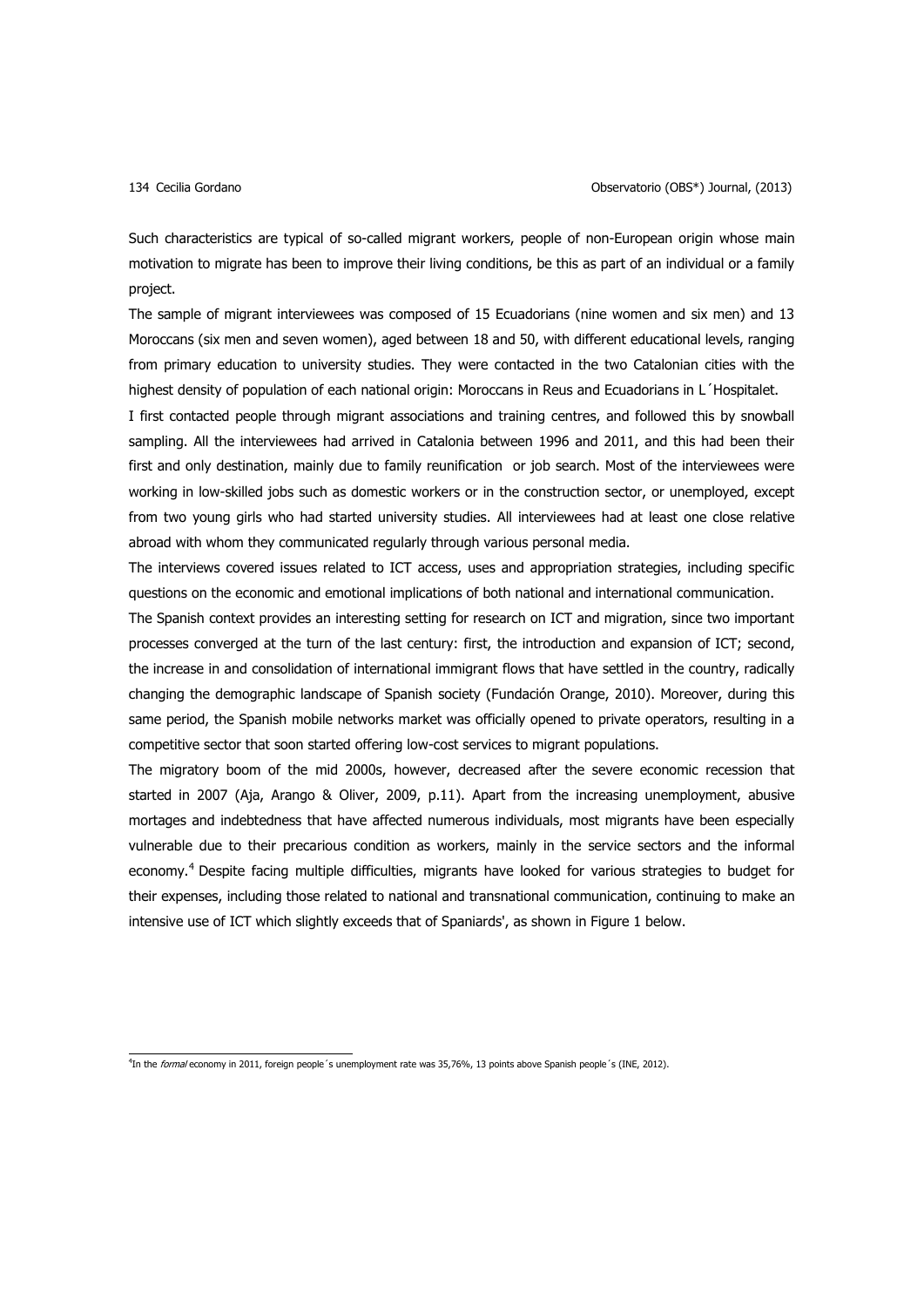

Figure 1. Percentages of ICT use in Spain. Source: Survey of Home Equipment and Use of ICT (INE 2011b)

### **Commercial Discourses: Telecom Company Spokespersons**

The Spanish telecommunication sector has experienced deep changes in a relatively short period of time. The general Law for Telecommunications, passed in 1998, ended the historical monopoly of the national telecom provider and opened the market to private competitors which have rapidly grown in number and market share (Rodríguez Illera, 2009; Pérez Yuste, 2002). Telecom operators can be classified into two main groups: those that own a radio spectrum licence of their own, known as Mobile Network Operators (MNOs) or major carriers, and those that do not have their own licence but make commercial agreements to operate on an MNO radio spectrum, known as Mobile Virtual Network Operators (MVNOs) or small carriers. The former target the broad public, while the latter usually target specific segments of users of particular national origin and are often called "ethnic operators". At the time of writing this paper, there are four MNOs and at least seven MVNOs which offered special rates for calls to specific migrant countries of origin.

Of the five spokespersons with whom I conducted focused interviews, three were from MNOs and two from MVNOs.<sup>5</sup> They all agreed that the Spanish market in mobile phone services is very dynamic, highly competitive and even aggressive, with a continuous struggle to attract new customers. This is also the case

 5 I will refer to these as MNO 1, MNO 2 and MNO 3, and M**V**NO 1 and M**V**NO 2.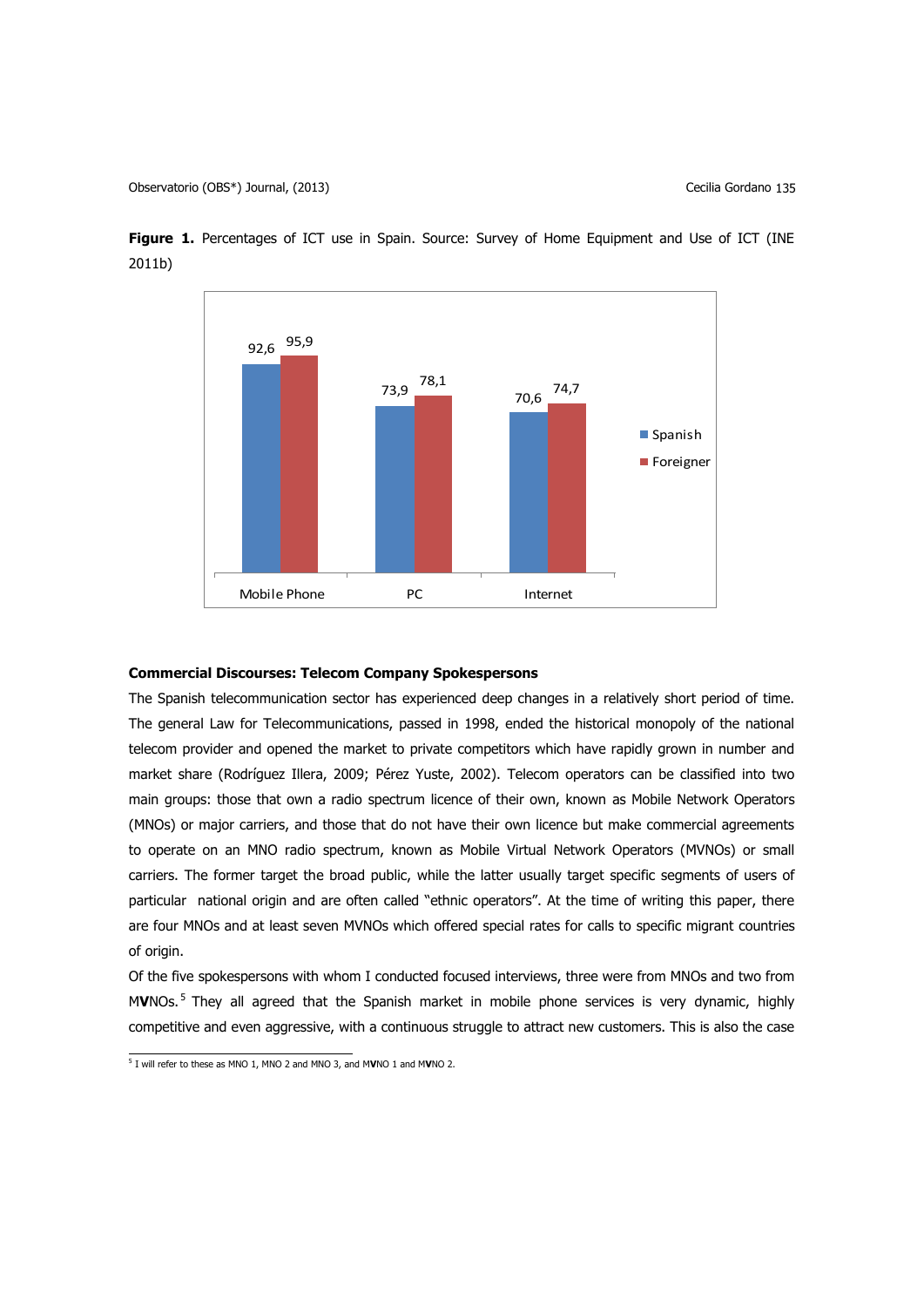concerning customers of foreign origin, who were described as having particular consumer behaviours based on regular international phone calls to family, on their preference for prepaid services and on their prioritising of mobile phones over other telecom services such as landline telephones and internet connections. This made them especially interesting to mobile phone operators, whose informants defined the user profile of this group in accordance with two main variables: time of residence in Spain and national or ethnic origin:

Differences in behaviour between immigrants and the Spanish population tend to decrease as soon as they integrate more with the Spanish population, and they have lived here [in Spain] for longer, and all those things that would make them different - shared housing, ownership, temporality, precarious jobs - (...) have evolved (...) (MVO 1).

In the same line of thought, another spokesperson distinguished between what she called "two microsegments" (MNO 3): one composed of "the immigrant who has just arrived in Spain [and] strongly needs to communicate with her family or the people left behind in her country", and the other of those persons who "start having friends within the country, or even family that comes once she settles, they reunify in Spain, so they start to need national phone calls" (MVO 1).

This awareness of different needs depending on the time lived in Spain has led both MNOs and MVNOs increasingly to improve their call rates, not only for calling abroad to specific migrant origin countries, but also for making national calls within Spain. Paradoxically, MNO and MVNO advertising, usually displayed in hot-spots of migrant presence - e.g. cybercafés, metro and bus stations - conveys written and visual messages almost exclusively focused on the transnational side of migrants' communicative experience, particularly with close family members. Some examples we can read next to photos of ethnic characters, national cues and different tariffs for calling abroad are: "The best gift is to talk more with the ones you love more", "Listen to `how are you, darling?' any time you want", and the more direct "More economical international calls (…) 24 hours from your mobile phone!". These phrases take advantage of general ideas about mobile phone communication such as "perpetual contact" (Katz & Aakhus, 2002) or of the "rhetoric of `everywhere and at any time´, which is typical of the connectionist world" (Licoppe, 2004, p. 152), and apply these to particular imaginaries of transnational families (Gordano, 2011). According to Ros (2010): "Mobile telephone companies shape a new ideal world for immigrants, where communication becomes 'the closest thing to being together' (...)" (2010, p. 22).

With regard to national or ethnic origin, market research constitutes a "regime of knowledge" (Nava, 1997, p. 40) that, based mainly on focus groups and surveys, has produced some stereotypes about migrants' user profiles. One spokesperson distinguished between EU citizens who settle in Spain and Latin Americans: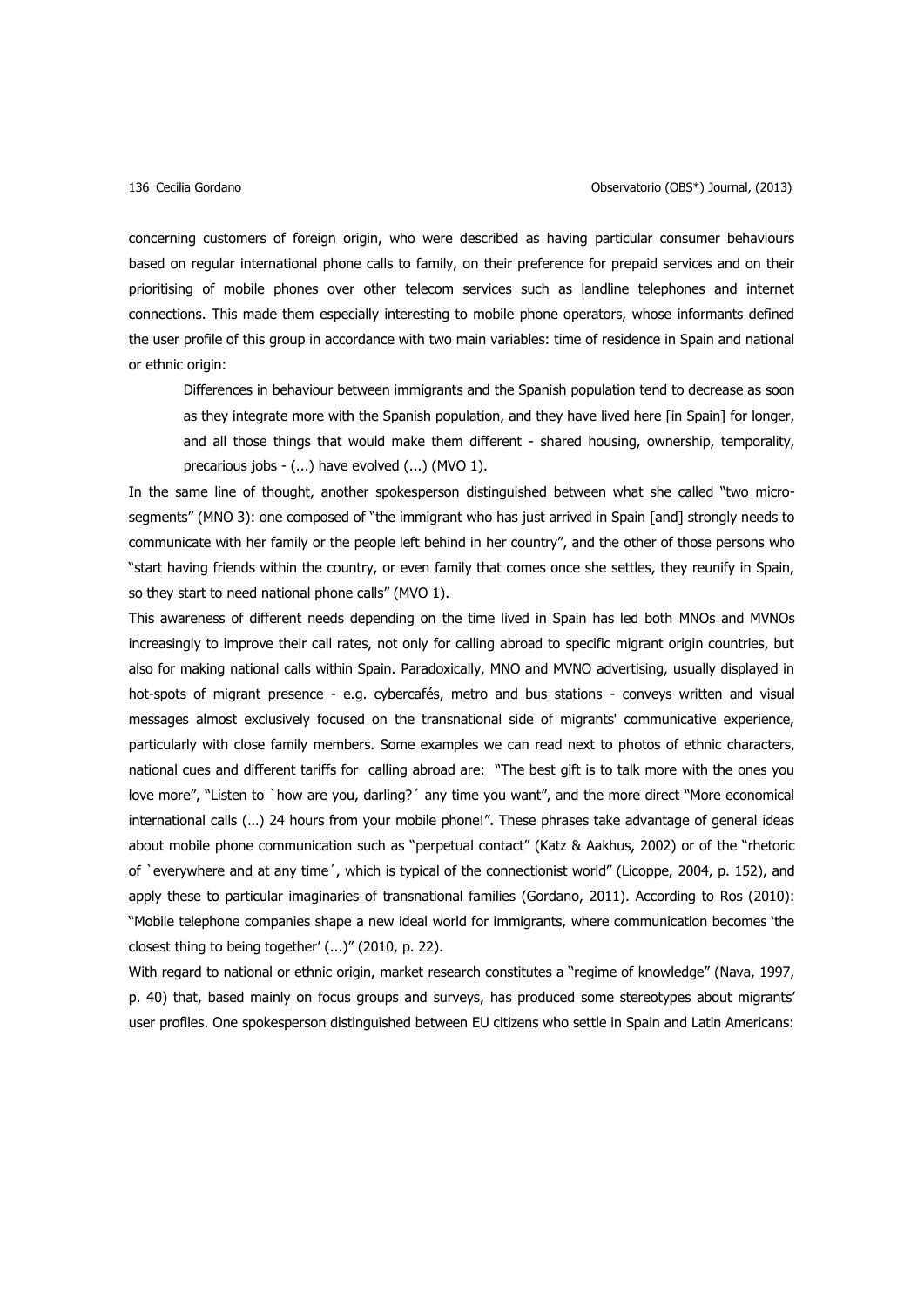Euro-residents use more products that allow them to call directly from their mobile phone line, for example with a post-paid module. They afford a higher cost in order to comfortably make international calls from their mobile phones. However, we see Latin Americans use products such as scratch cards (MNO 3).

Latin Americans are a juicy market for telecom providers in the USA and increasingly in Spain, as expressed by a spokesperson specialising in this consumer segment in both locations. In 2010, his company commissioned a report from a specialist ethnic consultant in order to increase its knowledge of the telecommunication habits of Latin American users living in Spain. Based on 503 interviews, it concluded that more than 60% of these customers used prepaid services on their mobile phones, that they used them mostly for national calls and preferred to call abroad from cybercafés (ORBITEL, 2009). He also said that, apart from focusing on Latin American consumers, they would like to reach Moroccan immigrants because of both their numerical importance and their assumed consumer behaviour: "the Moroccan does not use scratch cards; he talks directly through the mobile phone" (MNVO 1).

Some of the questions that arise from these statements might be: are these conclusions applicable to all individuals with Moroccan and Latin American origins? Are traditional market research tools comprehensive enough to reflect the complexities of immigrants´ practices of TFC?

The interviews with spokespersons revealed that continuous efforts are needed in order to understand migrants' needs, aspirations and desires. One spokesperson said that she would sometimes visit neighbourhoods densely populated by migrants and cybercafés in Madrid in order to observe and talk with customers:

Apart from [marketing] studies, we need to be in direct contact with the customer, because in the end, you miss many things when you are in the office. You must go out, especially in order to understand such a great diversity as this (MNO 3).

MVNO 2, which defines itself on its website as "the leading European provider to 'ethnic' segments", centres its advertising strategy on emotive images of distant loved ones connected through mobile phonecalls. They have multicultural staff who get involved in the development of this commercial imagery in order to reach migrant consumers, as a spokesperson born in Colombia illustrated:

We come from other places, we know how it feels, and we have this sensitivity about the need for communication with our country, with our people, [the need to] keep that link, so this is always used in our advertising campaigns. We contribute with our own experience (MVNO 2).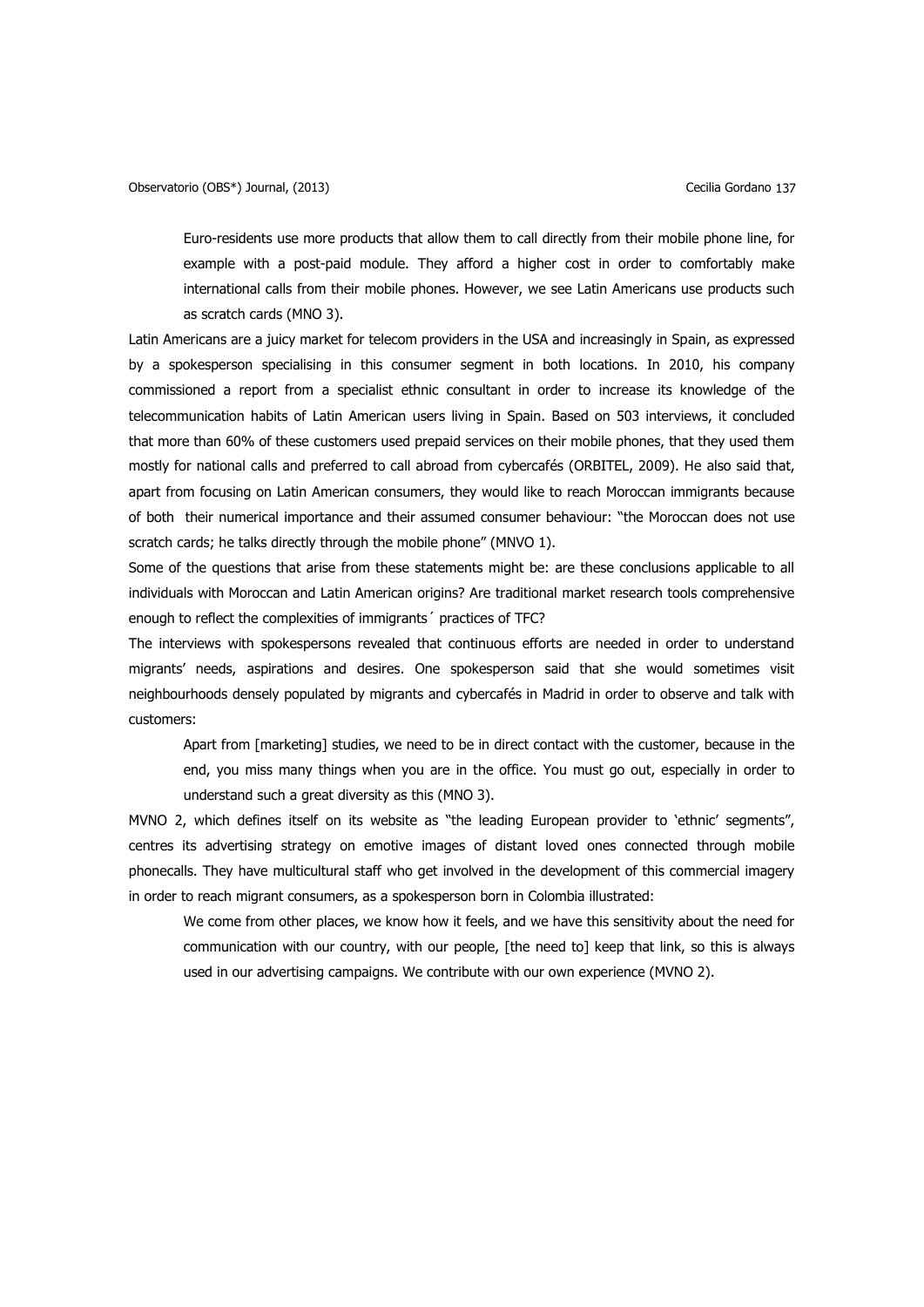#### **Migrants´Accounts of Mobile Phone Use**

As mentioned in the introduction to this paper, migrants' accounts of mobile phone use are considered in the context of other ICT and offer a complementary, but also a different perspective to the sales-oriented ones of the spokespersons. This section is subdivided to focus on three main issues: 1) migrants' technological equipment; 2) the value of voice communication in TFC; and 3) mobile phone appropriation practices.

#### **Technological Equipment**

While mobile phone uses might vary dramatically among different interviewees, all of them owned at least one device. This level of technological penetration is only comparable to TV ownership, another popular technology that all interviewees had at home.

Ecuadorian interviewees surpassed Moroccans in computer ownership, internet connection and landline subscriptions. Except for one adult man with low education and income, all Ecuadorian informants had at least one personal computer at home, with internet connection. This was the case for only half of the Moroccan informants, with one case of computer ownership without internet. These differences corresponded less to national origin than to intersectional variables such as digital literacy,<sup>6</sup> employability of household members and their roles in budget allocation.

With regard to mobile phones, most interviewees had modern devices with touch-screens and the technical facility for mobile internet connection, although very few could actually afford this service. Only eight out of 28 had mobile internet (four of each nationality). Various Ecuadorian men who worked in the construction sector said they preferred basic handsets to modern ones because these stood up better to their working conditions.

The Ecuadorian women interviewed were more advanced mobile phone users than the Moroccan women. One indicator is the kind of subscriptions they had with carriers: in general, intensive mobile phone use is better covered by a post-paid subscription at a fixed monthly rate, which is slightly cheaper than those offered by prepaid services. Seven out of the eight Ecuadorian women had chosen the post-paid option, while only one Moroccan woman out of the seven interviewed had done so. This could be related to the employability of each ethnic group and their consequent economic independence, since most Ecuadorian women were working and could afford to cover their own technological expenses. By contrast, in the case of the Moroccan women, only one out of the seven had a job and most of them depended on their husbands´ income. In any case, they expressed multiple reasons for preferring prepaid services. For

<sup>&</sup>lt;sub>6</sub><br>In the context of this paper, I limit the definition of digital literacy to the basic knowledge people need to use ICT (in particular computers) in an autonomous way for their own purposes. I am aware that this is a much more complex and multilayered concept that includes the ability "to evaluate and use information<br>critically" (Buckingham, 2010, p. 267). However, this approach is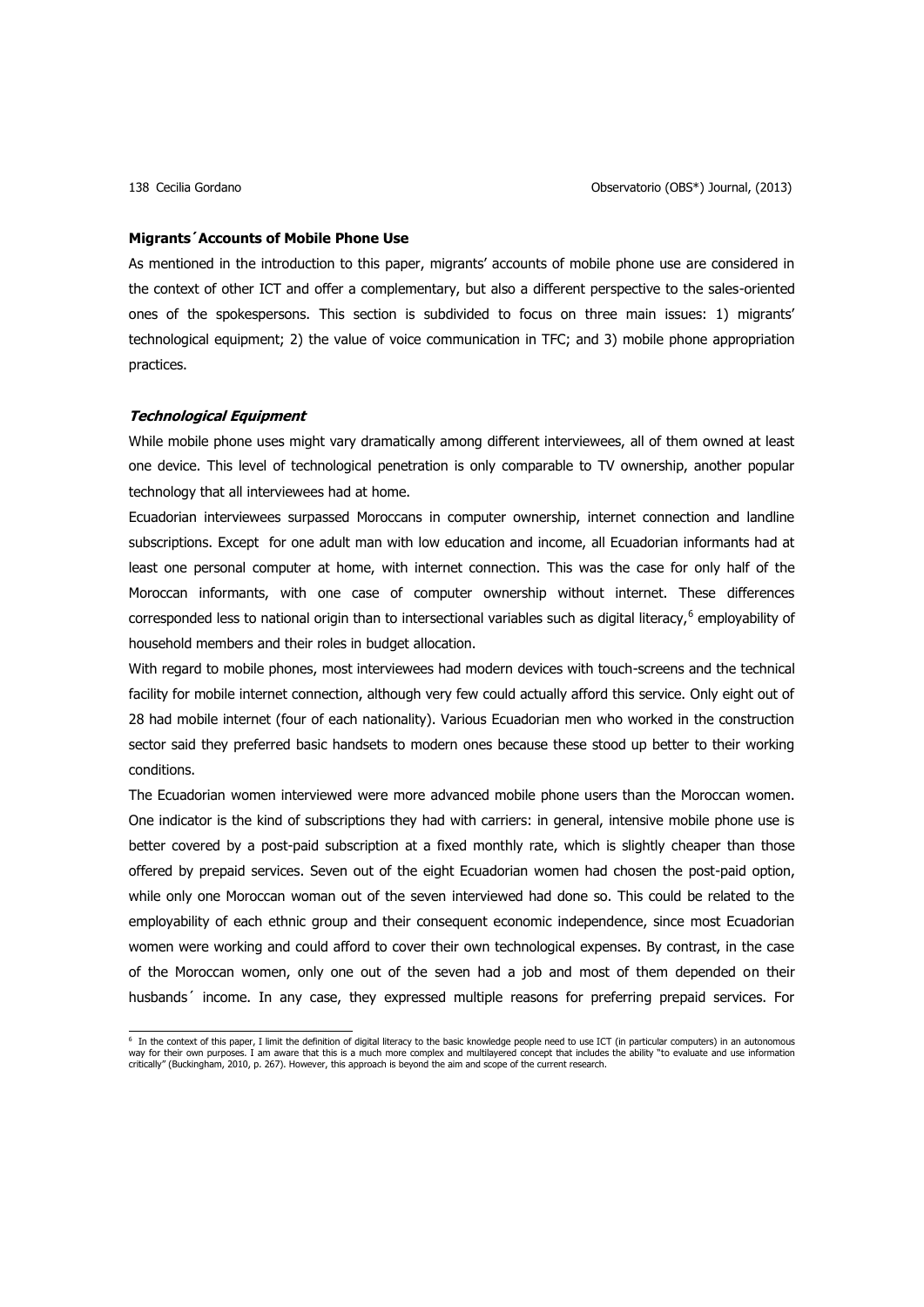example, the only working Moroccan woman in the sample explained that this fitted her communication needs better because she did not like making telephone calls. A young Moroccan woman, who used three different mobile phone handsets each with a different prepaid service, argued: "Top-ups give me more freedom".

Many of the Moroccan men I interviewed were also unemployed, and this impacted on their possibilities as mobile phone users, causing them to prefer prepaid services as a way of controlling their expenses: a 37 year-old man said: "I used to have a [mobile phone] contract, but not now. I used to have a job" . Another man, aged 32, explained: "I can't sign a contract because of the money... Not only because of that... because I don't always use the phone [sic], only sometimes".

There were also family strategies for managing the costs of communication, such as that described by this Moroccan woman, who lived with her husband, a daughter and two sons aged between 18 and 23:

I top-up the [SIM] card every six months, because my husband has a contract and all of us [in the family] take advantage of calling from his mobile phone. With one contract bill we have enough.

In another case, an Ecuadorian family shared a mobile device, but only for international calls: parents used their 19-year-old daughter' Smartphone to call a grandmother in Ecuador and aunts and cousins in Italy. They did not find this too expensive in relation to the comfort of calling from their home.

## **The Value of Voice Communication in TFC**

Making and receiving phonecalls was the most extensive use of mobile phones among the migrant interviewees, especially within Spain, in order to talk with close family and friends, as well as actual and potential employers.

Texting or SMS (Short Message Service) was less popular for different reasons, such as "not being practical enough" (Moroccan woman, 40) or not offering instant communication, as in the case of the Ecuadorian woman, aged 38, who said that she rarely texted: "because I don't know if they read my message right away". The broad literature on mobile phone use has shown the popularity of SMS in specific cultural contexts, such as the Philippines (Pertierra, 2002) and particular age groups, such as teenagers (Ling, 2000). In migrant contexts, however, this might acquire different connotations, depending on time of arrival and communicative needs.

A young Moroccan woman, who had recently arrived in Catalonia after marriage, said: "I don´t use SMS because I don´t know a lot of people here, so I just make calls, especially international calls [to my sister in France and my parents in Morocco]". In Spain, she only called her husband, using the same telecom provider, which only charged them the call set-up fee.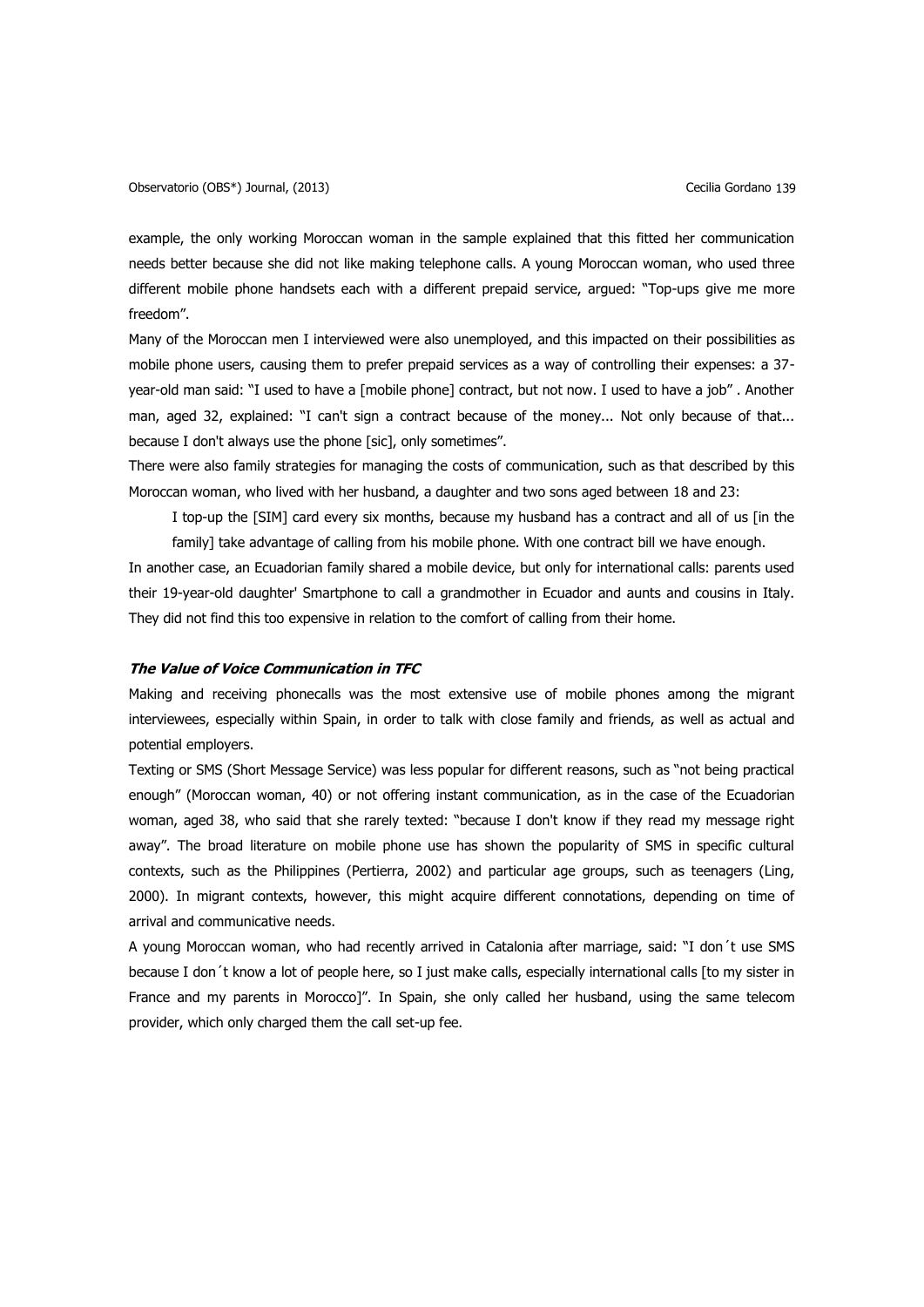Before the widespread use of mobile phones and cheap prepaid SIM cards in the early 2000s, cybercafés were scarce, but the only way to call family abroad. Most interviewees remembered that, once arrived in Catalonia, they would first make phonecalls to family members in their societies of origin to tell them they had arrived safely. Cybercafés were a primary access point for the newcomers, serving multiple purposes: calling home, getting information on mobile phone service providers, accessing the internet, and even finding accommodation through a bulletin board. An Ecuadorian man recalled the difficulties of those first times:

When I came in 2000, there was only one cybercafé, it was always crowded and you had to queue for three hours. I lived here in L Hospitalet and I had to go there [Barcelona] and of course, you had half an hour trip to go (...) And when it was your turn, maybe people [in Ecuador] didn't answer!

Cybercafés have multiplied in number, acquiring a strong presence in Spain, especially in urban areas of high migrant population. They have also diversified their services and, apart from telephone booths, most of them now include computers with internet access, money transfer services and telecom products such as mobile handsets, SIM cards and prepaid cards. International call rates have become cheaper in cybercafés through the increasing use of VoIP technology.<sup>7</sup> Many interviewees said that they could have long conversations with their relatives abroad without worrying too much about the bill. They felt they could better control their expenses - a difficult task in TFC - through mobile phones. At least 23 of the 28 people interviewed spoke of going to cybercafés regularly to make international calls. However, many of them also said that these places did not provide enough privacy and that their opening times did not always coincide with their needs.

Interviewees' experiences of international voice communication could be roughly divided into two main trends: those who avoided the mobile phone and only relied on cybercafé telephone booths, and those who combined this service with mobile phone use and computer-mediated communication (CMC).

In the first group we found people who, apart from having economic constraints, faced obstacles related to illiteracy in general and digital illiteracy specifically. This was the case of a young Moroccan couple with three small children. At the moment of the interviews, they were both unemployed and receiving economic help from the local government to cover housing and basic expenses. They had not finished school and did not know how to use computers, so they relied 100% on voice communication. Their budget for mobile phone prepaid service was very limited and if they wanted to communicate with relatives in Morocco they would always go to a cybercafé. One Ecuadorian worker in the construction sector, aged 57, was also not familiar with computer use, so his communicative repertoire was based on voice communication. He had

<sup>&</sup>lt;sup>74</sup>Voice over Internet Protocol commonly refers to the communication protocols, technologies, methodologies and transmission techniques involved in the delivery<br>ofvoice communications and multimedia sessions over Internet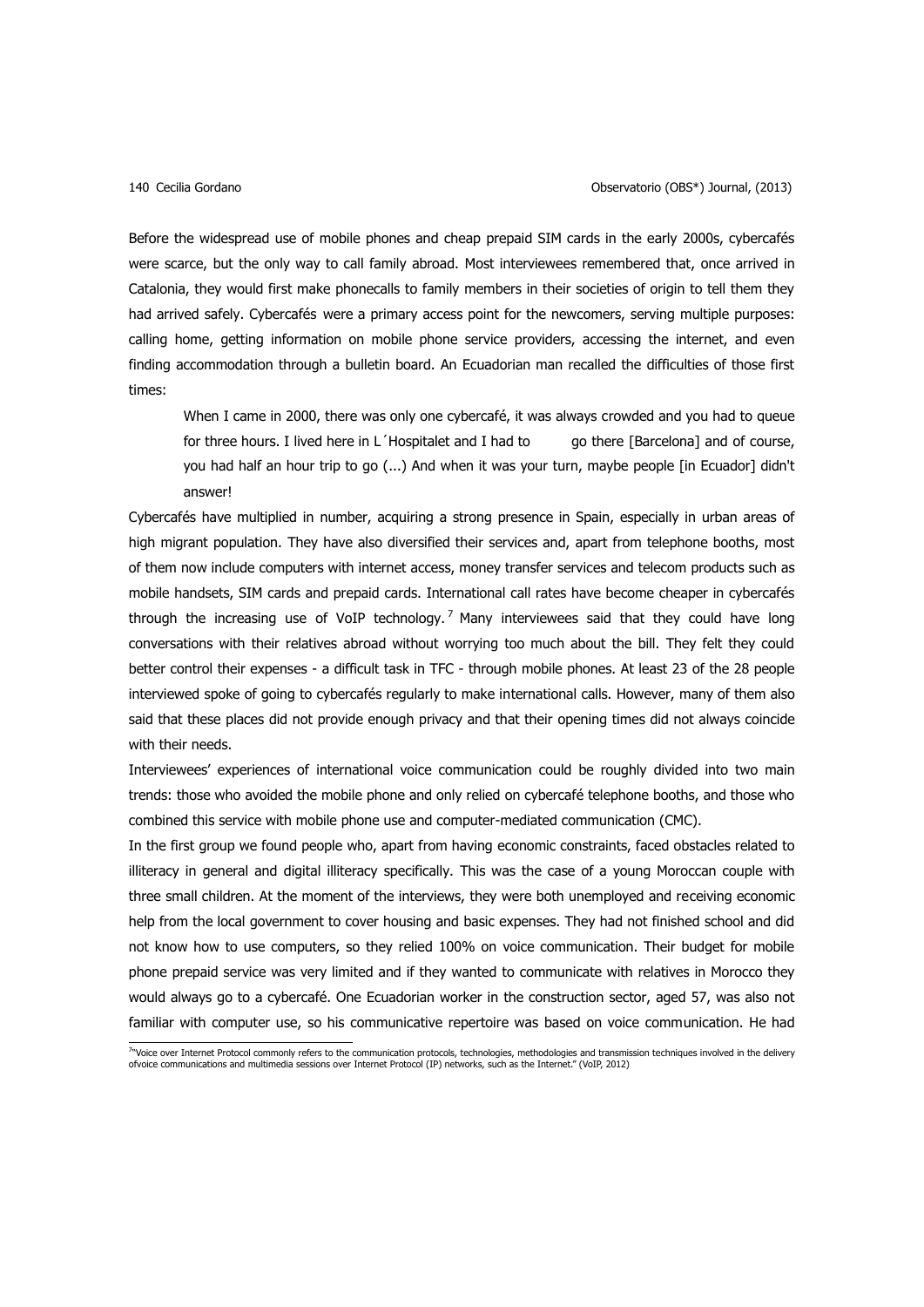previously called his mother in Ecuador from a mobile phone, but found this too expensive, so he now used prepaid cards.

In the second group of users, I locate those who combined international calls from the cybercafé with other practices, such as mobile phone and CMC, and other points of access, such as home, university and public libraries. Most interviewees were in this group, although they had heterogeneous patterns of use and appropriation. Digital literacy was also an influential factor in this group, although from a different perspective, based on the situation of members of the family of origin. A digitally literate Moroccan man with university studies had good reasons for preferring CMC to voice calls: "I always use Messenger and Facebook to chat with my friends from Morocco. It is a cheaper option". However, he could not do the same to communicate with everybody abroad: "In my family, there are people who have neither studied nor have the knowledge to connect [to the internet]. I talk by phone with them". Although he had neither computer nor internet connection at home, he accessed these through a migrant association where he worked as a volunteer, from the public library and from cybercafés.

Apart from educational level, digital literacy is also conditioned by age. All interviewees had some older family members - grandparents or parents - far away, and phonecalls were the main means of communication with these. One Ecuadorian woman aged 34 said she loved video-conferences so much she could spend from three to eight hours chatting and sharing daily-life activities with her parents. However, voice communication remained the basic means for keeping in touch with those living in a rural area in Ecuador. In this case, computer illiteracy, age and lack of technological infrastructure interacted to make the internet a preferred, but second option. It was only possible when her parents travelled to the home of her younger sister, who lives in the city, has a good internet connection and is computer literate:

Many times I´m cooking, I take the laptop to the dining room and while I´m doing things, I talk with my sister or my father (…) It is not the same to talk on the phone (...) to see each other through the webcam, you know? You can see, for instance, if there is an image of anguish or of calm. I talk on the phone a lot and I ask about my father [who is sick], but I depend on my sister´s comments.

Video-conferences were also preferred by other interviewees who described feeling closer when seeing each other's moving image, although phonecalls were the most practical and fastest means of instant communication. If her mother insisted a little, a young Moroccan man said that he would turn on the webcam, but most important for him was to speak with her every day. Aged 20, he had come to Spain in 2007 to join his father who had lived there for ten years. Most of his family is in Morocco, but also scattered in France and Italy. He had a Blackberry, which allowed him to connect to the internet as well as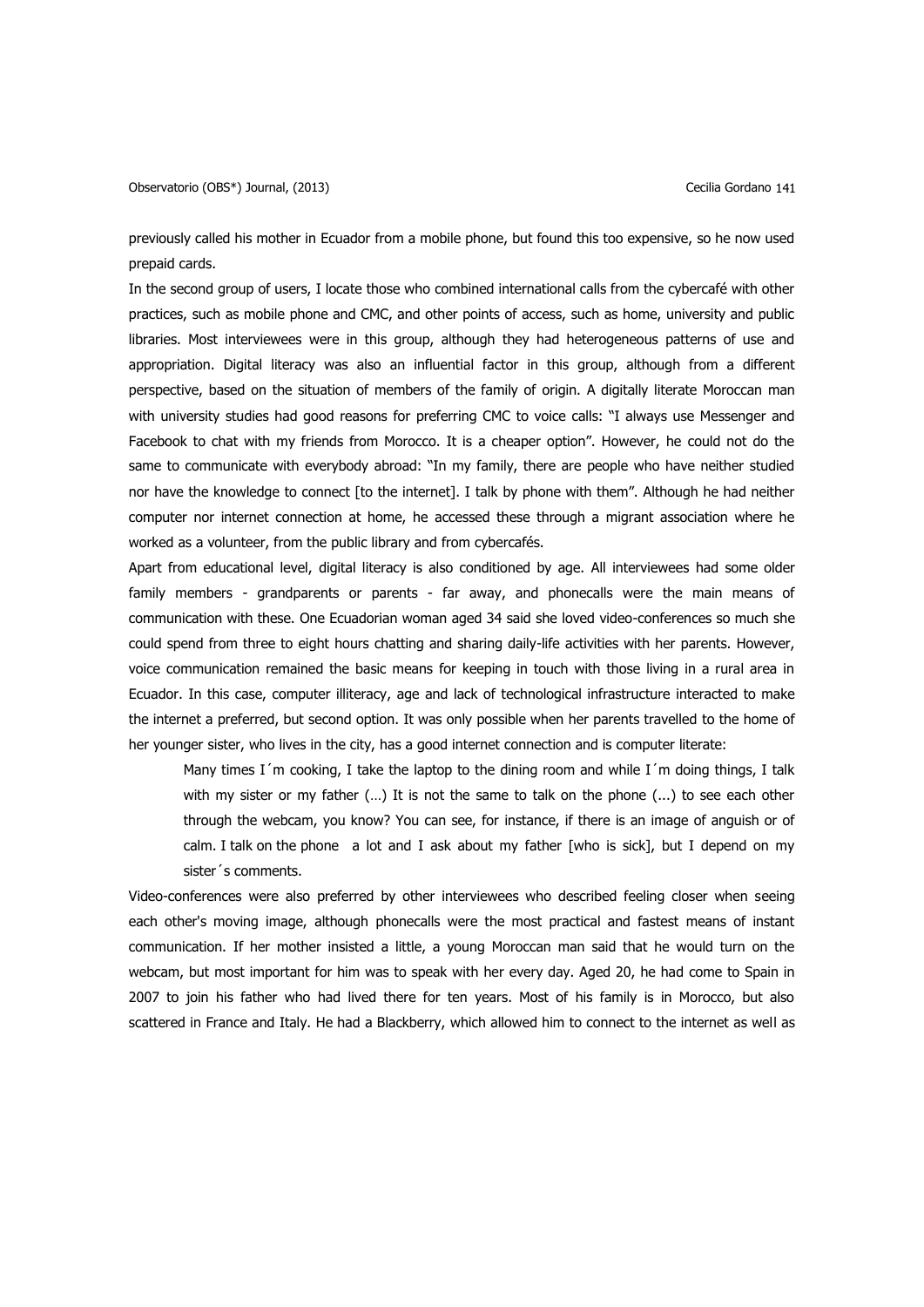to make and receive calls from abroad: "In our tradition, family is first. You can be anywhere, but you must keep in touch with the family", he said.

Many interviewees expressed contradictory feelings about instant communication, which offers a sense of closeness, but may also exacerbate the negative experiences of distance. An Ecuadorian woman aged 20, who lives with her parents and brother in Catalonia, still missed her extended family who had remained in Ecuador: grandparents, cousins, aunts and uncles. Her words reflect the pros and cons of routine communication:

It is not enough to catch up on each other's'news! (...) you can know if they are ok, if they don't have health problems, if they need something (...) But you lose everyday life things (...) sharing moments [with them].

Similarly, a young Moroccan woman aged 21 who lives with her parents and six brothers and sisters in Catalonia, said she made regular phone calls to her grandmother from the cybercafé, but this was not enough:

You always feel far away. The more I talk on the phone, the further away I feel... because feelings emerge; you miss [your family of origin] even more.

#### **Appropriation Strategies**

Interviewees cherished mobile phones for TFC and sometimes preferred to payhigher call rates, but feel free to call any time they wanted to from the comfort of their home. In their accounts, I identified various strategies for the appropriation of low-end ICT, in particular mobile phones: blocking services that are technically available (international calls and/or internet connection), multiple SIM cards and/or handset ownership and prepaid cards.

A father who regularly talked with his 16 year-old son who lives in Ecuador with his mother, complained about the prices of international calls from the mobile phone, but would occasionally pay for these anyway:

Sometimes I don't have the time to go to the cybercafé; for example, you are at home and it is raining, or you feel in a bad mood, then you call directly from the mobile phone. But it is `hello´ and `goodbye'.

High prices might ensure that conversations were very short, just enough for a greeting. He had decided to ask his mobile network provider to block international call services from his prepaid mobile phone, in order to avoid temptation and unaffordable bills.

A common appropriation strategy for making international calls from mobile phones consisted of having different SIM cards and/or handsets. Some people took advantage of the numerous discounts offered by competing service providers and often changed companies. At least five interviewees said that they had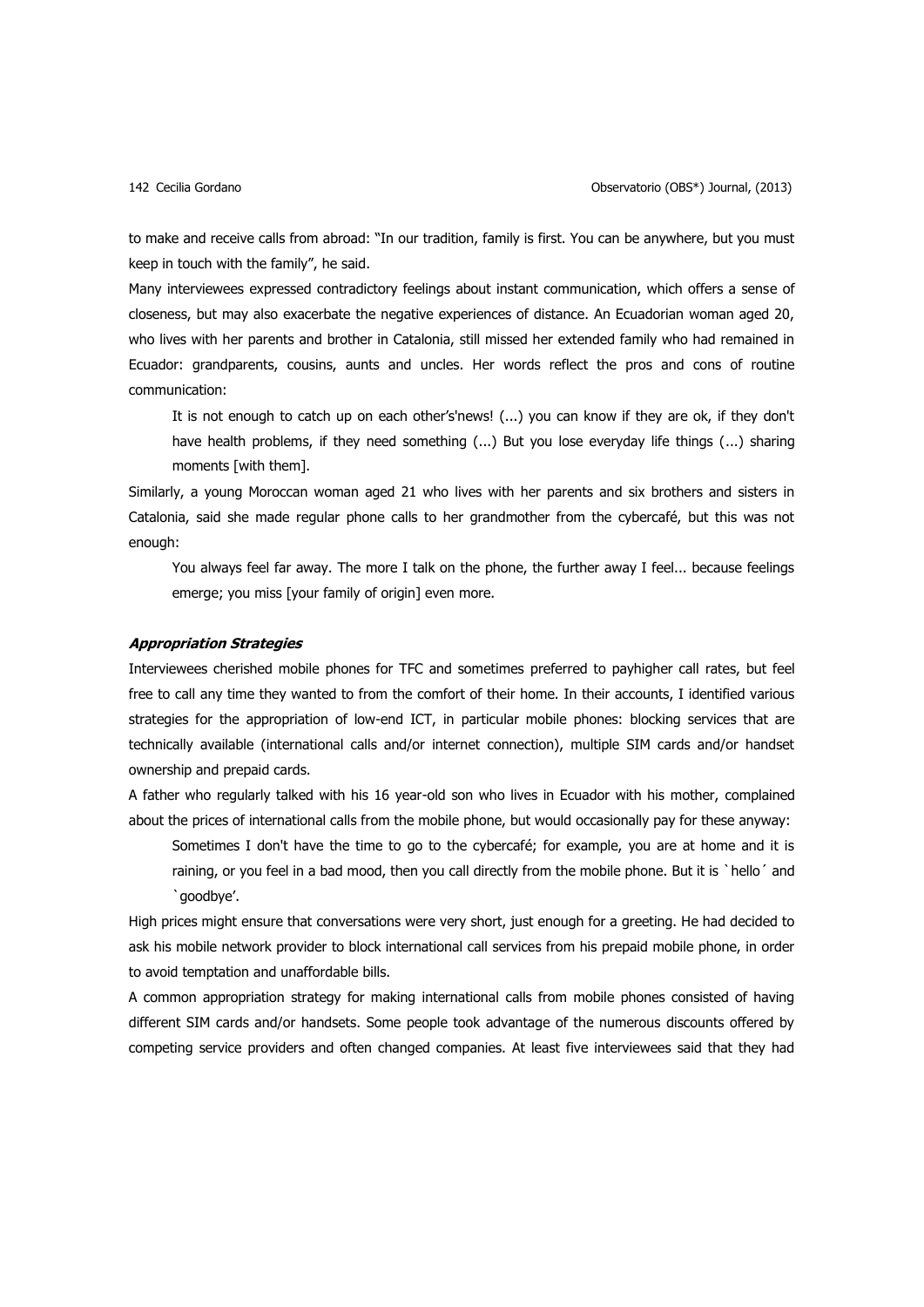two mobile phones, one with a post-paid subscriptions with one provider for making national calls within Spain and another with a prepaid service from another company for making international calls. A Moroccan woman aged 40 explained that with her second SIM card she could call her parents, sister and friends in Morocco from her mobile phone whenever she needed to, as "it is more comfortable, I can call whenever I want to and it is not necessary to go out in the street [to go to a cybercafé]".

Another interviewee with two mobile phones was an Ecuadorian man aged 34. He was one of the few to own a Smartphone and used it "for everything": voice calls, internet connection, reading the news, listening to music and watching videos. He always connected to the internet from his mobile device and made personal and work calls within Spain, using a major carrier that has free calls after 6pm. Apart from this modern handset, he had another, older one with a different SIM card from a small carrier that offered better prices for calls to Ecuador. This mobile phone was exclusively for calling people there, especially his 16-year-old son, with whom he talked once a week. For him, having two devices was very convenient and not necessarily an extravagence, as it was for one of his colleagues who owned four mobile phones with four different SIM card providers. Although these practices are defined by users´ incomes, no matter their migratory origin, the literature has acknowledged that the booming business of prepaid telecom services has been closely developed in conjunction with migrant needs (Vertovec, 2004; Sabaté iDalmau, 2010).

Having multiple telecom providers is not exclusive to international communication. At least two interviewees had three different handsets and companies for calling within Spain. A young Moroccan woman ended up with three terminals, with prepaid services, taking advantage of special offers from the different companies, but did not want to get rid of her first mobile phone number, where most people could reach her, especially friends and acquaintances from her immediate social environment. Another interviewee, , also had three different handsets with different carriers: one for personal use, another for work activities and a third for activism. Unlike the young woman, he had post-paid subscriptions with each of these and tried to take advantage of each company's special offers, such as cheap calls at specific times of day. In order to call his mother in Morocco, he used his landline telephone.

Landline telephone subscriptions have decreased considerably worldwide since the arrival of mobile phones (ITU 2011). In both these migrant groups, there were people who used to have one, but had now cancelled their subscriptions, either for economic reasons or because it was no longer perceived as something useful. As one young Moroccan woman said of her own family, composed of her parents and six brothers and sisters, "Now each of us has a mobile phone and nobody uses it [the landline telephone]".

Of those interviewees who still had fixed telephones at home, some said that they called abroad using prepaid international cards, also known as scratch cards. These provide limited purchased airtime through the dialing of a code on a landline telephone or from the website of the provider. They were positively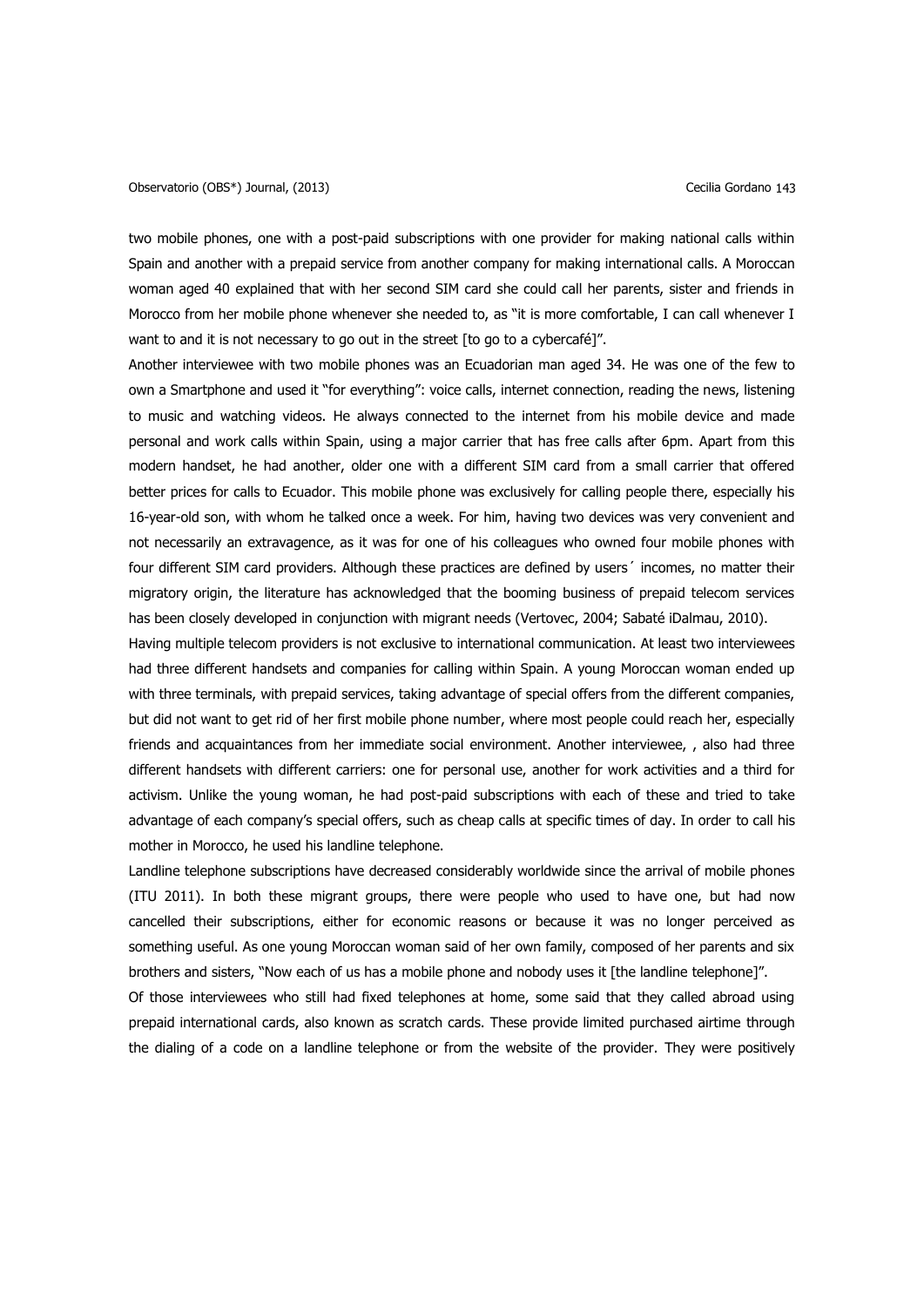valued in terms of economic and time convenience. As a young Ecuadorian woman expressed it: "They are very convenient, especially when you wanna call during the night from home, when cybercafés are closed". However, a big drawback of scratch cards is the risk of fraud, since the market in prepaid international cards is hard to regulate, new brands appear as quickly as they disappear and usually draw on tricky advertisements that promise more call minutes than the actually provided. This had been experienced by several of the people interviewed for this research, causing dissatisfaction and distrust.

### **Conclusions**

Mobile phones are very important for migrants´ everyday lives, since they offer a relatively easy way of keeping in touch with their social networks in both origin and destination societies. While this assumption constituted one of the starting points of this paper, it soon emerged that the easiest way was not always the most appropriate: many migrants made *limited* use of mobile phones and this conditioned how transnational family relationships were nourished.

Economic costs acquire a special relevance in low-income migrants´ contexts, in which telecom companies approach price-sensitive consumers with specific commercial strategies, as illustrated by the phrases taken from outdoor advertisements. The accounts of five spokespersons working in the marketing departments of both large and small carriers offered a first-hand approach to how companies conceive of migrants as mobile phone users. They know the importance of TFC in migrants' lives, how much they need international calls to keep in touch with their family of origin, and their preference for mobile phones over other telecom services; but they also realise that many migrants have a limited budget and prefer prepaid services to post-paid subscriptions. Informants also distinguished consumers' behaviour in terms of two important issues: time living in Spain and cultural differences. Unlike advertisement copy that mainly stresses the transnational aspect of communication through international phonecalls with the family of origin, telecom spokespersons acknowledged the increasing importance of cheap national calls between immediate family members once migrants have settled down in Spain.

The results of the interviews with Ecuadorian and Moroccan migrants suggest that their particular national origins do not necessarily account for differences in mobile phone use and appropriation. These are better explained in terms of the intersections of employability (and consequent budget allocation), age, digital literacy and availability of basic technological infrastructures among the people involved in the communicative events, in both origin and destination societies.

Many of the migrants interviewed had modern mobile handsets, but, in contexts of high unemployment and uncertainty, could not afford mobile internet connection or international calls on a regular basis. So they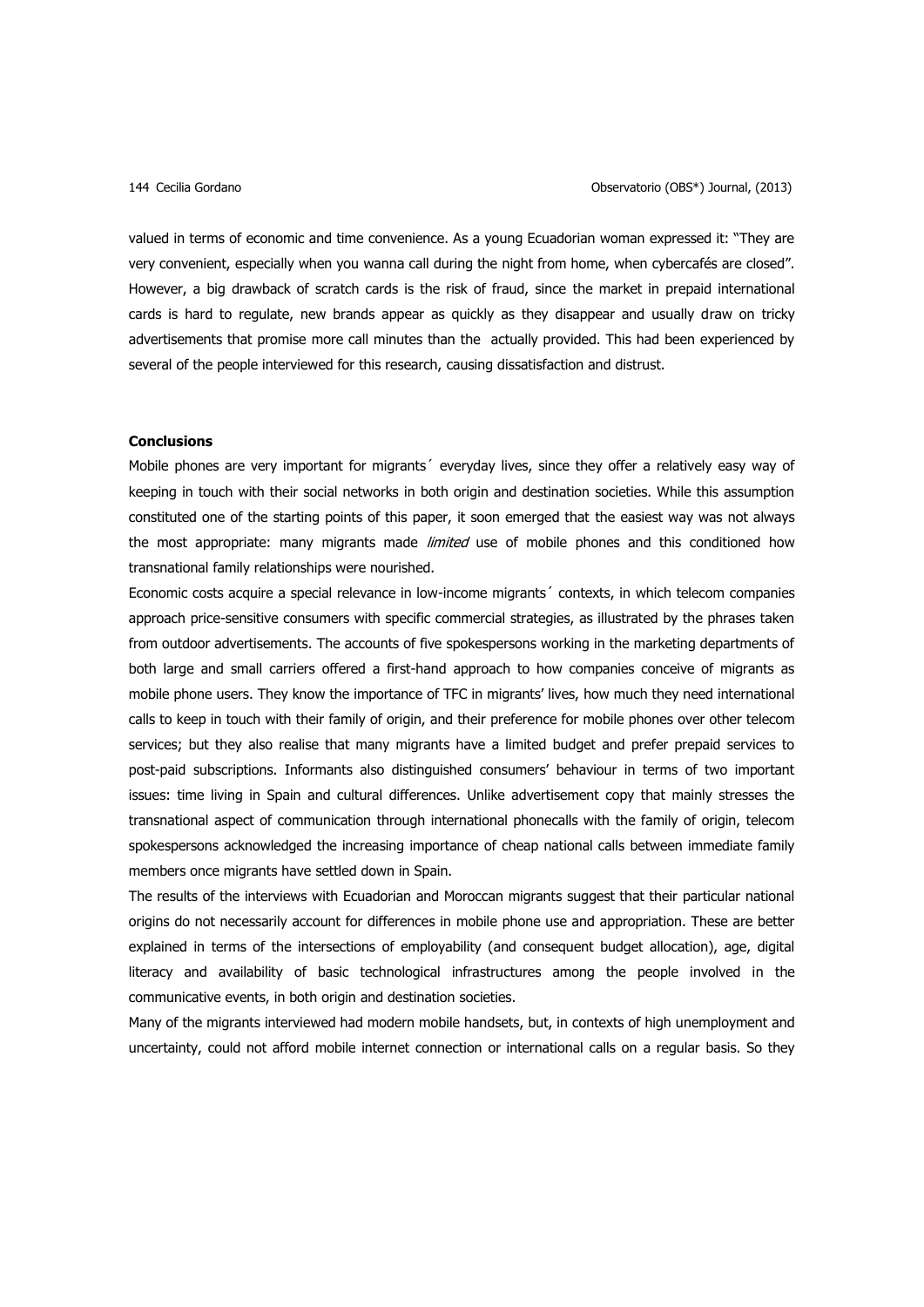used these to communicate regularly within Spain and only exceptionally to call abroad. Most interviewees agreed that calling abroad from a mobile phone was the more comfortable way to keep in touch in a personalised, continuous and intimate way. Moreover, its oral interface proved especially appropriate when digital illiteracy or lack of technological equipment and infrastructures inhibited CMC. However, high international call rates from mobile phones prevented long, comfortable conversations, resulting in frustrating experiences of TFC. Many of them communicated regularly with older members of their family of origin, such as parents and grandparents, who would speak fluently on the phone but who could not use CMC without another person's help. As voice communication was still crucial in these contexts, migrants relied on different low-cost alternatives, like using landline phones with `scratch´ cards and telephone booths in cybercafés. Some practices were promoted by telecom commercial strategies (e.g. cheap calls to a specific destination, at particular times). Others, however, engaged directly with their own interests, for example by owning multiple SIM card and mobile phone sharing, in an endless process of commercial disciplining and users' appropriation.

This paper has sought to show, at least partially, the meaning-making processes and the power relationships at play between demand and supply, users and providers of mobile phone services. It has highlighted the essential role that private interests and actors play through their politics of pricing and profit-driven provision of services, which in turn shape (and are shaped by) users' appropriation strategies. This affects the levels of individual and social well-being that people experience through communication, acquiring special relevance in contexts of mobility and management of family relationships at a distance. In this sense, I argue that this needs to be acknowledged in the literature of migrant connectivity and taken as a central issue in academic explanations of these phenomena.

Future research could navigate migrants' experiences with ICT, engaging with a systematic analysis of the role that telecom enterprises (and other providers of connectivity, like money transfer agencies) play in shaping migrants´ TFC practices. It would be useful to look at this issue in various contexts and through different sources of information, which could include visual and written texts (e.g. advertising, online discourses). This could contribute to understanding how the economic interests of major global players approach migration, the ideologies at work behind their business models and rationales as these conflict, as well as converge, with public policies and other key processes that define the present and future of contemporary migration.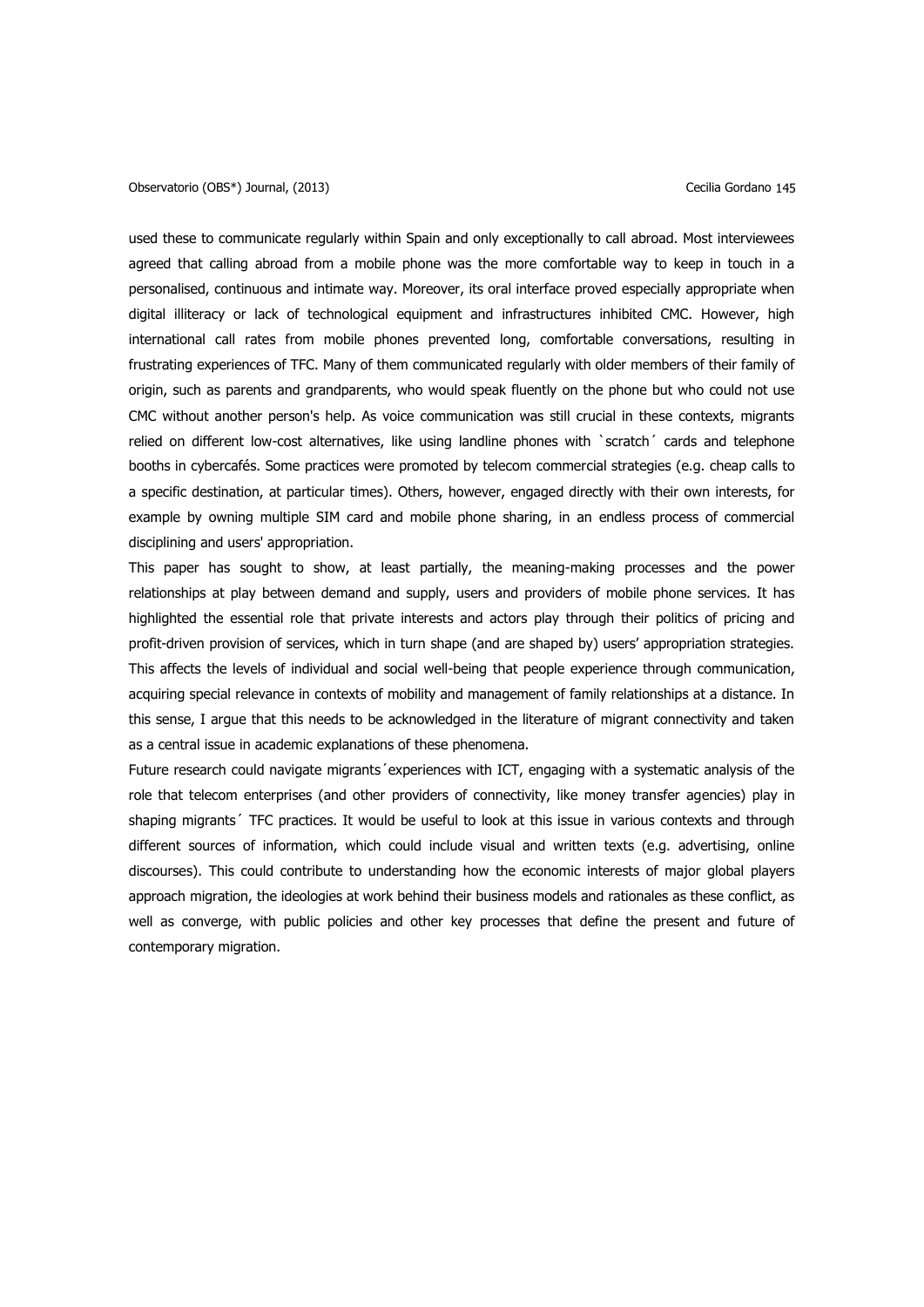146 Cecilia Gordano Observatorio (OBS\*) Journal, (2013)

#### **References**

Aja, E., Arango, J. & Oliver, J. (2009). La inmigración en tiempos de crisis. Anuario de la inmigración en España. Barcelona: CIDOB.

Baldassar, L. (2007). Transnational families and the provision of moral and emotional support: the relationship between truth and distance. Identities, 14(4), 385-409.

Bar, F., Pisani, F. & Weber, M. (2007). Mobile technology appropriation in a distant mirror: baroque infiltration, creolization and cannibalism. Seminario sobre Desarrollo Económico, Desarrollo Social y Comunicaciones Móviles en América Latina.

Berger, P. L. & Luckmann, T. (1967). The social construction of reality: a treatise on the sociology of knowledge. New York: Doubleday.

Bryceson, D. F. & Vuorela, U. (2002). Transnational families in the Twenty-first century. In Bryceson, D. F. & Vuorela, U. (Eds.)The transnational family: new European frontiers and global networks. (pp. 3-30). New York: Berg .

Buckingham, D. (2010) Defining digital literacy - What do young people need to know about digital media? Nordic Journal of Digital Literacy , 4, 264-276

Carroll, J., Howard, S., Peck, J. & Murphy, J. (2007). From adoption to use: the process of appropriating a mobile phone. Australasian Journal of Information Systems, 10(2), 38-48.

Cartier, C., Castells, M. & Qiu, J. L. (2005). The information have-less: inequality, mobility, and translocal networks in Chinese cities. Studies in Comparative International Development (SCID), 40(2), 9-34.

Castells, M. (1996). The information age: economy, society and culture. Vol. 1. The rise of the network society. Oxford: Blackwell.

Chu, W. C. & Yang, S. (2006). Mobile phones and new migrant workers in a South China village: an initial analysis of the interplay between the social and the technological. In P.-L. Law, L. Fortunati & S. Yang (Eds.), New technologies in global societies (pp. 221-244). Hackensack: World Scientific.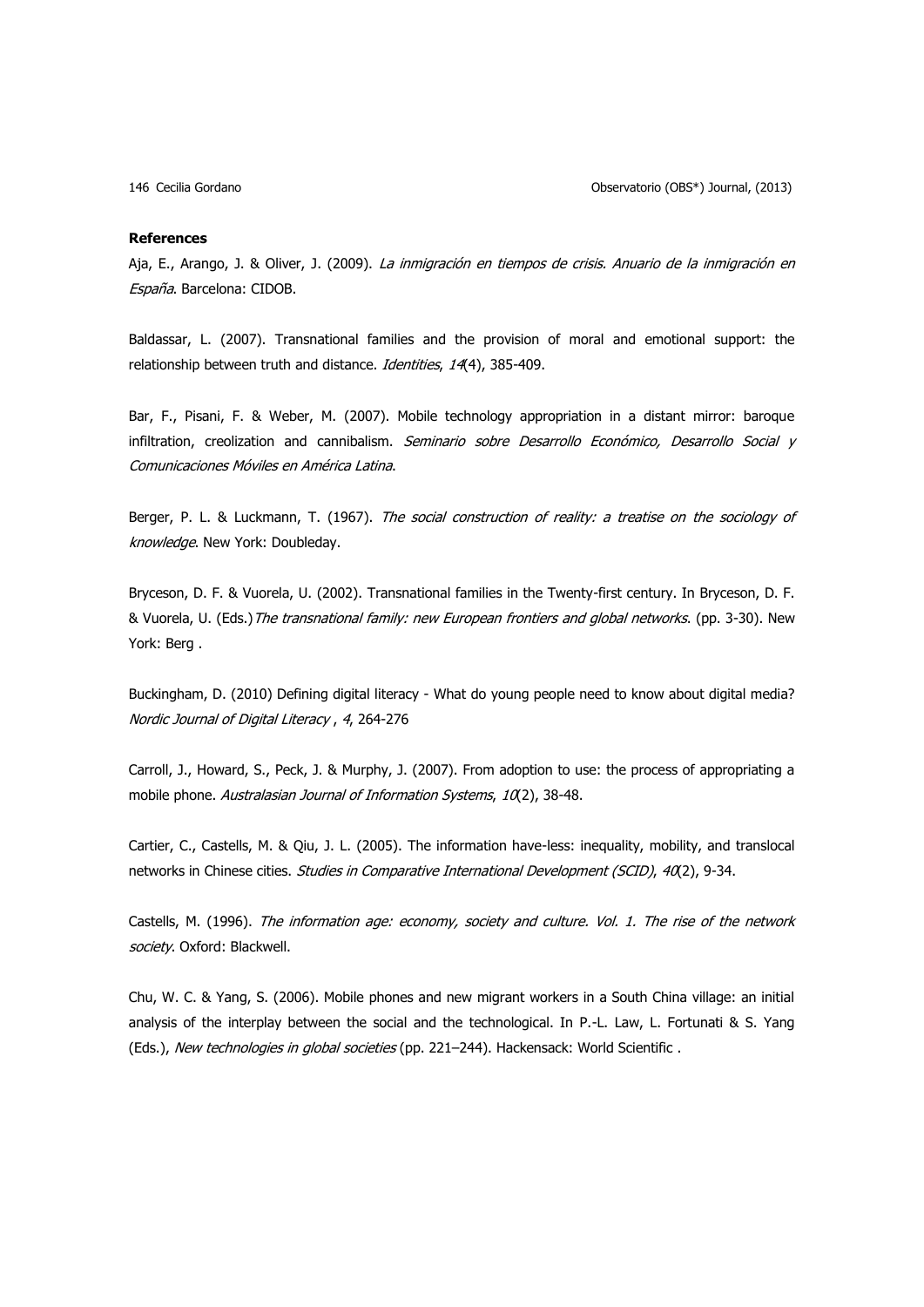Denzin, N. & Lincoln, Y. (2000). The discipline and practice of qualitative research. In Denzin, N. & Lincoln, Y. (Eds.) Handbook of qualitative research (2nd. ed., pp. 1–28). Thousand Oaks, California: Sage.

Diminescu, D. (2008). The connected migrant: an epistemological manifesto. Social Science Information, 47(4), 565-579.

Fundación Orange (2010). La población inmigrante en la nueva era digital. eEspaña. Informe anual sobre el desarrollo de la sociedad de la información en España, 142-148.

Galperin, H. & Molinari, A. (2007). Oportunidades móviles: pobreza y acceso a la telefonía en América Latina y el Caribe. El caso de Argentina. Retrieved from http://www.dirsi.net/files/argentina final.pdf on 7/10/2011.

Goggin, G. (2008). Cultural studies of mobile communication. In J. E. Katz (Ed.), Handbook of mobile communication studies (pp. 353-366). Cambridge, MA: MIT Press.

Goggin, G. (2006). Cell phone culture: mobile technology in everyday life. Abingdon: Routledge.

Gordano, C. (2011). Closer and happier? Visual representations of transnational families in the Spanish advertising mediascape of connectivity services. In J. M. Carbonell (Ed.), VI Conferencia International Comunicación y Realidad: Life without Media. Barcelona: Revista Trípodos, Facultat de Comunicació Blanquerna, Universitat Ramon Llull.

Guarnizo, L. & Smith, M. P. (1998). The locations of transnationalism. In L. Guarnizo & P. Smith (Eds.), Transnationalism from below (pp. 3–34). New Brunswick: Transaction.

Harvey, D. (2005). A brief history of neoliberalism. Oxford: Oxford University Press.

Hepp, A., Bozdag, C. & Suna, L. (2012). Mediatized migrants: media cultures and communicative networking in the diaspora. In L. Fortunati, R. Pertierra & J. Vincent (Eds.), Migrations, diaspora, and information technology in global societies (pp. 172-188). London: Routledge.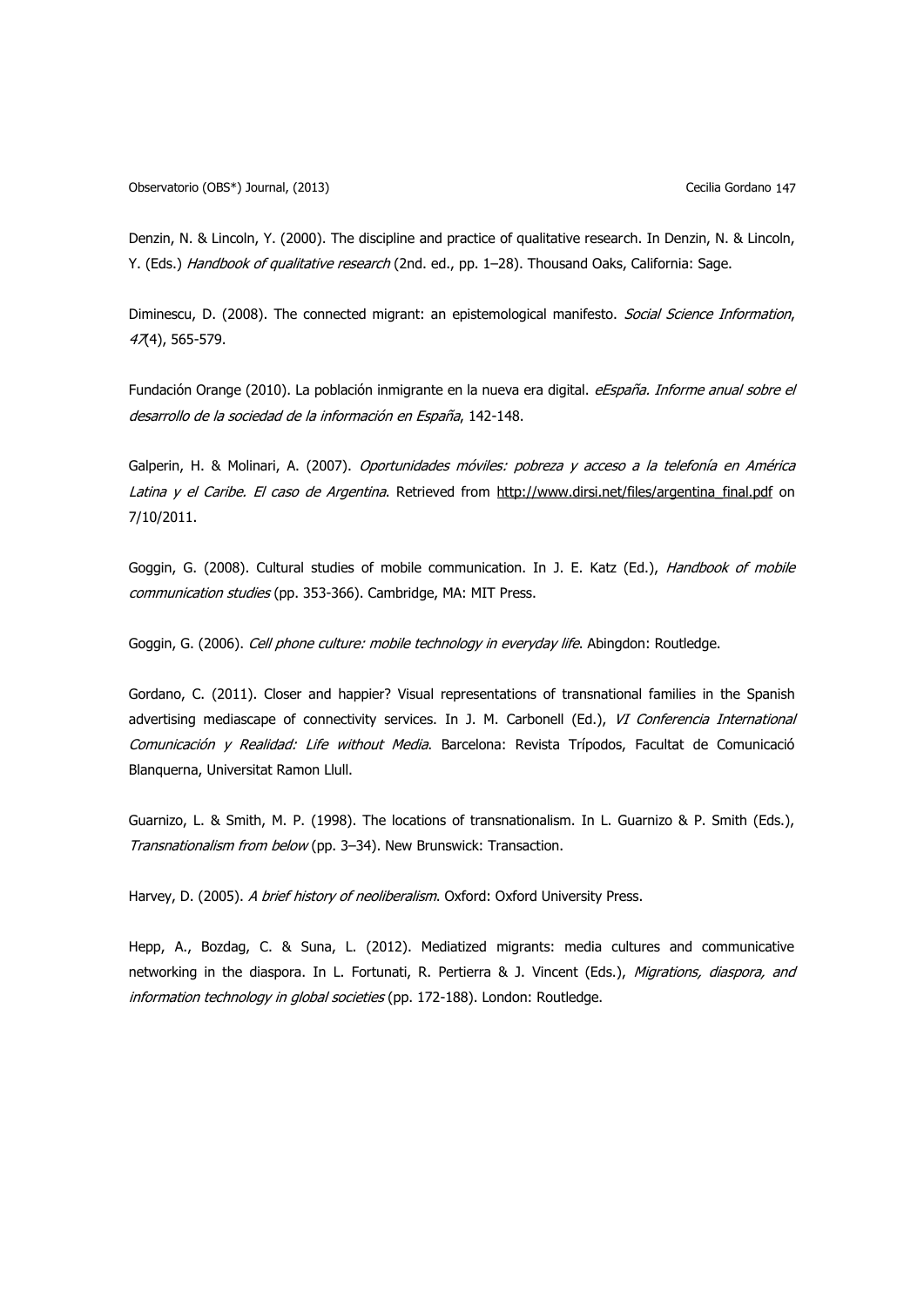148 Cecilia Gordano Observatorio (OBS\*) Journal, (2013)

Horst, H. A. & Miller, D. (2006). The cell phone: an anthropology of communication Oxford and New York: Berg.

Horst, H. A. (2006). The blessings and burdens of communication: cell phones in Jamaican transnational social fields. Global Networks, 6(2), 143-159.

INE (2011a) Estimates of migratory flows. Spanish National Statistics Institute. Retrieved from [http://www.ine.es/inebmenu/mnu\\_migrac.htm](http://www.ine.es/inebmenu/mnu_migrac.htm) on 20/2/2012

INE (2011b) Survey on home equipment and ICT use. Press release. Spanish National Statistics Institute. Retrieved from<http://www.ine.es/prensa/np678.pdf> on 7/8/2012

INE. (2012). Economically active population survey. Second trimester 2012. Press release. Spanish National Statistics Institute. Retrieved from<http://www.ine.es/daco/daco42/daco4211/epa0212.pdf> on 20/10/2012

ITU. (2011). Measuring the Information Society 2011. Geneva. Retrieved from [http://www.itu.int/ITU-](http://www.itu.int/ITU-D/ict/publications/idi/material/2011/MIS_2011_without_annex_5.pdf)[D/ict/publications/idi/material/2011/MIS\\_2011\\_without\\_annex\\_5.pdf](http://www.itu.int/ITU-D/ict/publications/idi/material/2011/MIS_2011_without_annex_5.pdf) on 20/4/2012

Katz, J. E. & Aakhus, M. (Eds.). (2002). Perpetual contact: mobile communication. private talk, public performance.. Cambridge: Cambridge University Press.

Law, P. & Peng, Y. (2008). Mobile networks: migrant workers in southern China. In J. E. Katz (Ed.), Handbook of mobile communication studies, 55-64. Cambridge, MA: MIT Press.

Licoppe, C. (2004). Connected presence: the emergence of a new repertoire for managing social relationships in a changing communication technoscape. Environment and Planning D, 22(1), 135-156.

Ling, R. (2000). Norwegian teens, mobile telephony and SMS use in school. Kjeller: Telenor Reasearch and Development.

Ling, R. & Horst, H. A. (2011). Mobile communication in the global south. New Media & Society, 13(3), 363-374.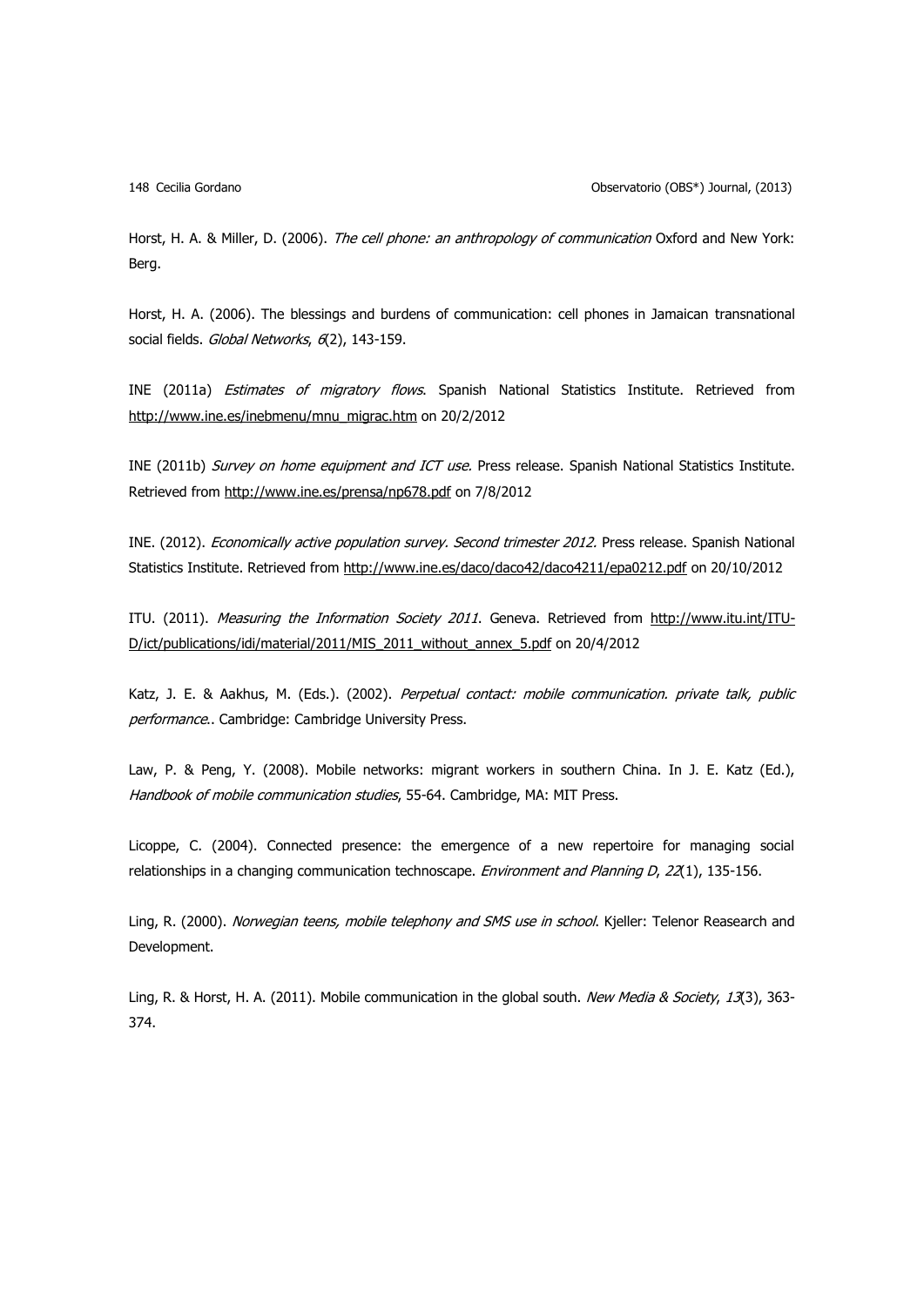Madianou, M. & Miller, D. (2012). Migration and new media: transnational families and polymedia. New York: Routledge.

Mahler, S. J. (2001). Transnational relationships: the struggle to communicate across borders. Identities,  $(74)$ , 583-619.

Merla, L. (2010). Transnational practices of Salvadoran migrants in Australia: an analysis of thefactors influencing the capability to care across borders. Migration: A World in Motion. A Multinational Conference on Migration and Migration Policy. Maastricht: University of Maastricht.

Nava, M. (1997). Framing advertising: cultural analysis and the incrimination of visual texts. In M. Nava, A. Blake, I. MacRury & B. Richards (Eds.), Buy this book: studies in advertising and consumption (pp. 34–50). London: Routledge.

ORBITEL. (2009, September 16). El teléfono móvil es el medio de comunicación más utilizado por los latinos. Retrieved from [http://www.acceso.com/es\\_ES/notas-de-prensa/el-telefono-movil-es-el-medio-de](http://www.acceso.com/es_ES/notas-de-prensa/el-telefono-movil-es-el-medio-de-comunicacion-mas-utilizado-por-los-latinos/58895/)[comunicacion-mas-utilizado-por-los-latinos/58895/](http://www.acceso.com/es_ES/notas-de-prensa/el-telefono-movil-es-el-medio-de-comunicacion-mas-utilizado-por-los-latinos/58895/) on 12/7/2011

Panagakos, A. N. & Horst, H. A. (2006). Return to Cyberia: technology and the social worlds of transnational migrants. Global Networks, 6(2), 109-124.

Paragas, F. (2009). Migrant workers and mobile phones: technological, temporal, and spatial simultaneity. In R. Ling & S. W. Campbell (Eds.), The reconstruction of space and time: mobile communication practices (Vol. 1, pp. 39-65). New Brunswick: Transaction.

Parreñas, R. (2005). Long distance intimacy: class, gender and intergenerational relations between mothers and children in Filipino transnational families. Global Networks, 5(4), 317-336.

Perez Yuste, A. (2002). El proceso de implantación de la telefonía móvil en España. Antena de Telecomunicación, 153, 26-31.

Pertierra, R., Ugarte, E.F., Pingol, A., Hernandez, J. and Dacanay, N.L. (2002). Txt-ing selves: cellphones and Philippine modernity. Manila: La Salle University Press.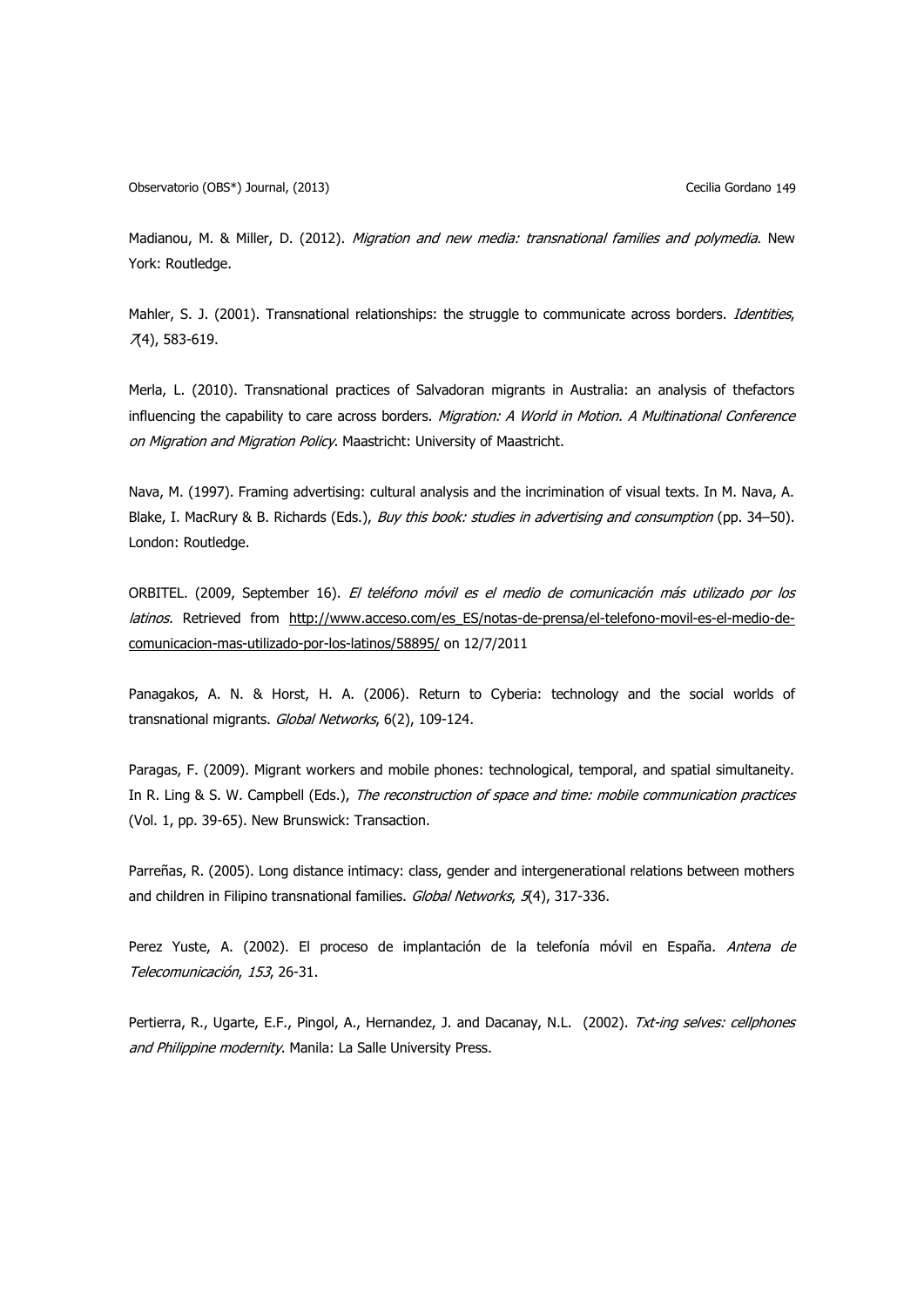150 Cecilia Gordano Observatorio (OBS\*) Journal, (2013)

Qiu, J. L. (2009). Working-class network society: communication technology and the information have-less in urban China. Cambridge, MA: MIT Press.

Rodríguez Illera, R. (2009). Diez años de liberalización de las comunicaciones electrónicas en España. Economistas, 121, 77-82.

Ros, A. (2010). Interconnected immigrants in the Information Society. In A. Alonso & P. Oiarzabal (Eds.), Diasporas in the new media age: identity, politics, and community (pp. 19-38). Reno: University of Nevada Press.

Sabaté i Dalmau, M. (2010). "Voices from a locutorio": telecommunications and migrant networking. Unpublished doctoral dissertation, Universitat Autònoma de Barcelona, Spain.

Sey, A. (2009). Managing the cost of mobile communication in Ghana. In M. R. Adela Fernández-Ardèvol (Ed.), Communication technologies in Latin America and Africa: a multidisciplinary perspective (pp. 143-166). Barcelona: IN3. Retrieved from

[http://in3.uoc.edu/opencms\\_portalin3/export/sites/default/PDF/communication-technologies-in-latin](http://in3.uoc.edu/opencms_portalin3/export/sites/default/PDF/communication-technologies-in-latin-america-and-africa/Chapter_05_Sey.pdf)[america-and-africa/Chapter\\_05\\_Sey.pdf](http://in3.uoc.edu/opencms_portalin3/export/sites/default/PDF/communication-technologies-in-latin-america-and-africa/Chapter_05_Sey.pdf) on 6/4/2011

Schiller, N. G., Basch, L. & Blanc, C. S. (1995). From immigrant to transmigrant: theorizing transnational migration. Anthropological Quarterly, 68(1), 48-63.

Schwandt, T. A. (2000). Three epistemological stances for qualitative inquiry: interpretivism, hermenutics, and social Constructivism. In Denzin, N. & Lincoln, Y. (Eds.), Handbook of qualitative research (2nd. Ed., pp. 189–214). Thousand Oaks, California: Sage.

Uy-Tioco, C. (2007). Overseas Filipino workers and text messaging: reinventing transnational mothering. Continuum, 21(2), 253-265

Vertovec, S. (2004). Cheap calls: the social glue of migrant transnationalism. Global Networks, 4(2), 219– 224.

Vertovec, S. (2009). Transnationalism. New York: Routledge.